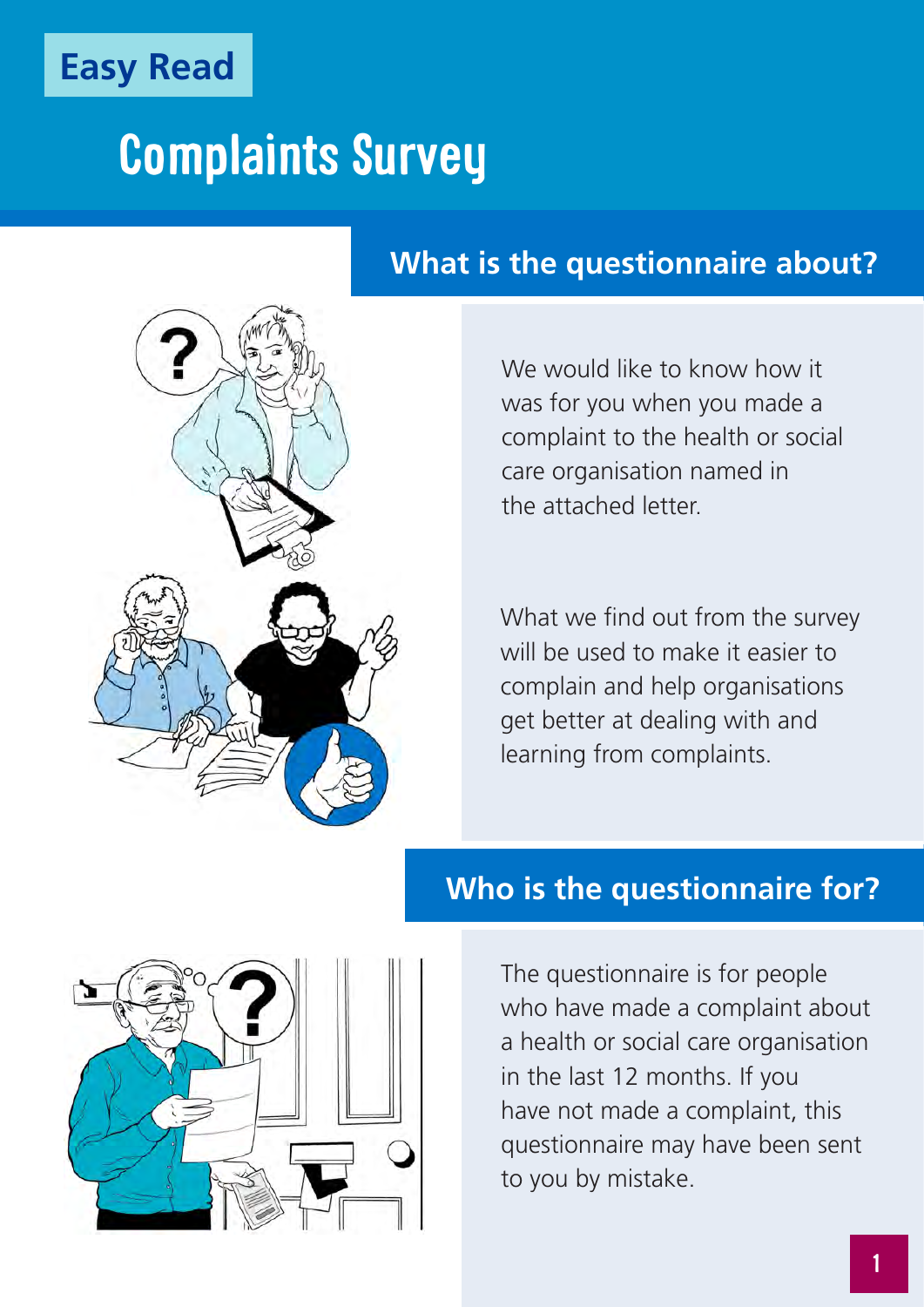

The person who made the complaint should fill in the questionnaire. Support can be offered to complete it (please see next page).



#### **Filling in the questionnaire**

The questionnaire should only take about 15 minutes to fill in.

For most questions, please tick clearly inside one box using a black or blue pen. For some questions you might have to tick more than one box.

Not all parts will be about you. Sometimes you will find the box you have ticked tells you to go to another question. By following the instructions carefully you will not have to answer questions that are not about you.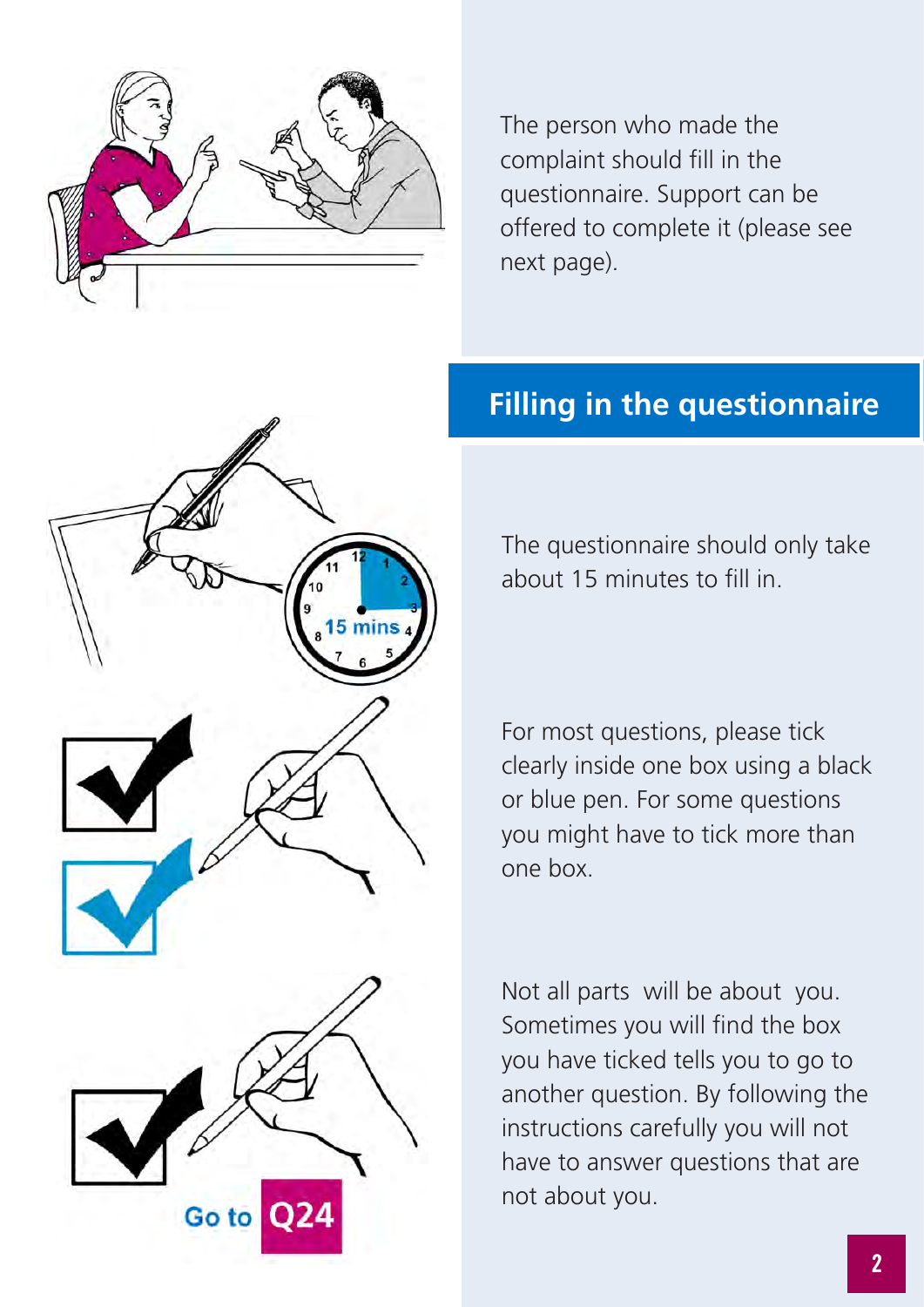#### **Help or opting out (not doing the questionnaire)**



If you have any questions, would like to opt out, or if you would like to complete the questionnaire over the phone or with the help of an interpreter, please call:

Taking part in this survey is voluntary (this means you don't have to do it unless you want to). Your answers will be kept private.



If you have gone to another organisation about your complaint after you got your response because you were unhappy with the way it was handled, please answer the questions based on the first complaint you made.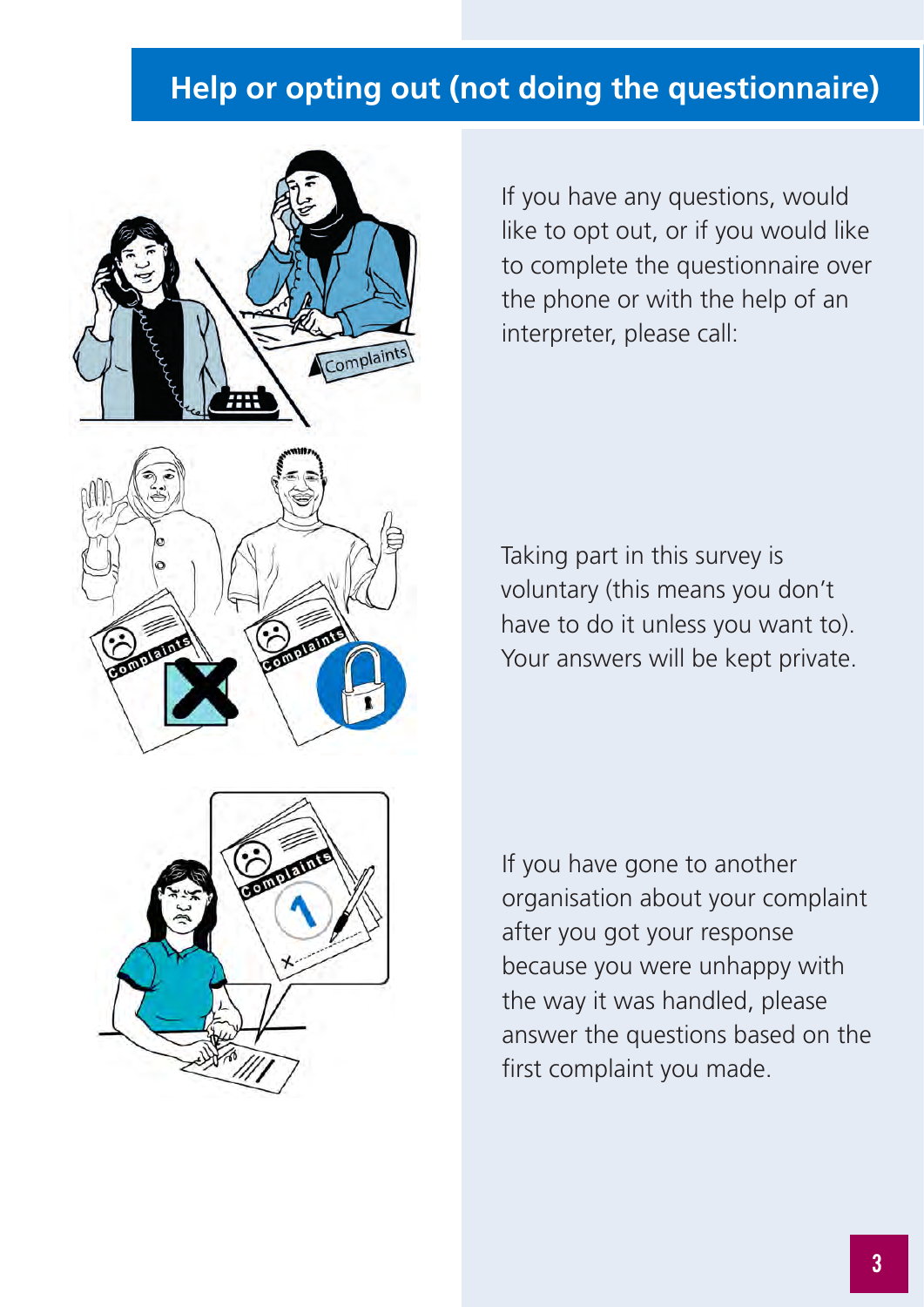### **Section 1: Thinking about making a complaint**

Where did you first get the information about how to make your **Q1.** complaint?



- Leaflet / Poster at the organisation
- Leaflet / Poster from elsewhere
- I spoke to a member of staff
- I spoke to a health complaints advocate
- Organisation website

I already knew how to make a complaint

**Other** Please describe:

**A.**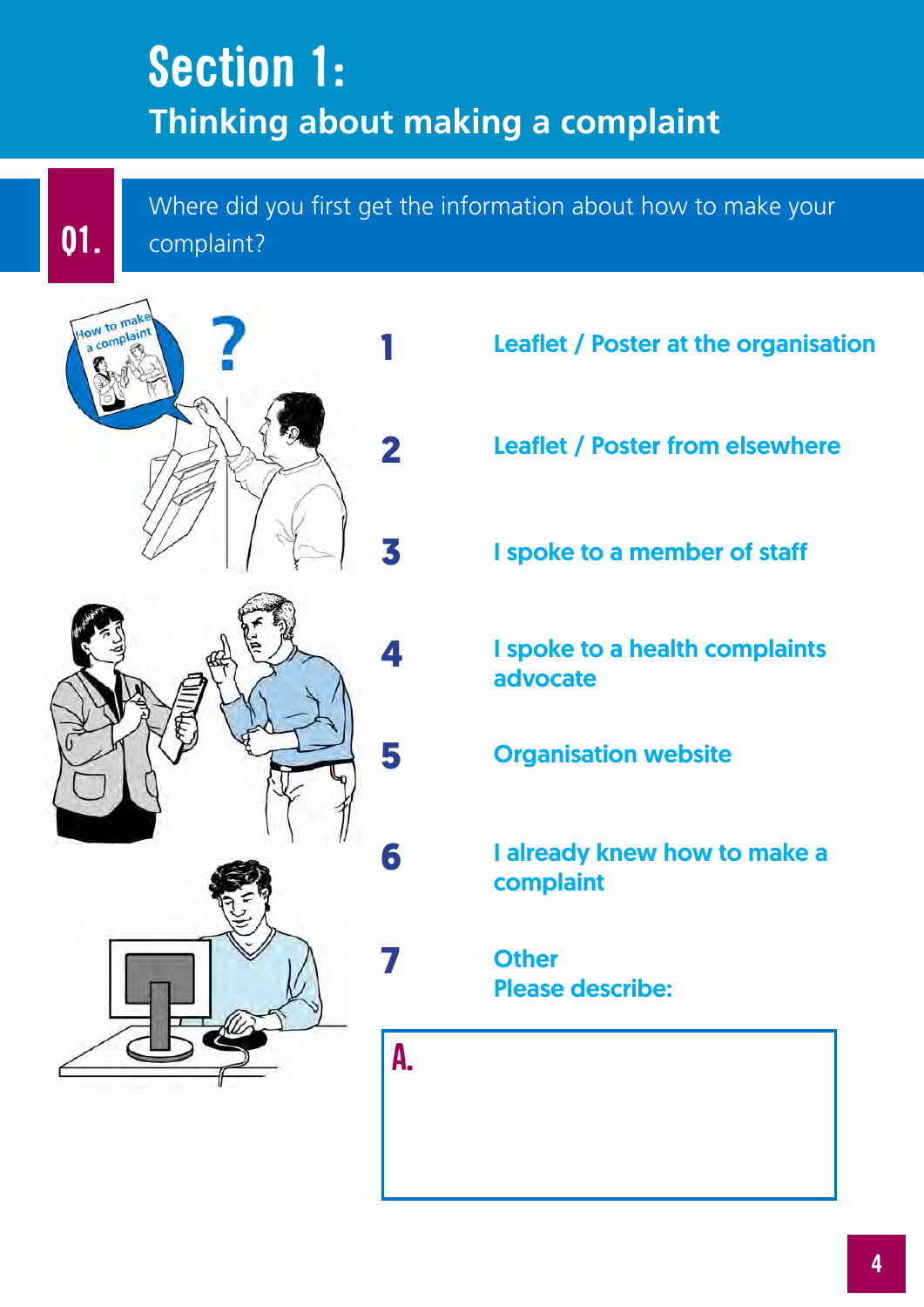### **Section 2: Making a complaint**

**Q2.**

Did you feel that you were taken seriously when you **first** made your complaint?





### **Q3.**

Was this the first time you made this complaint?

**4**

**1**

**2**



Yes Go to Q5

No, I had tried to make it somewhere else or with someone else first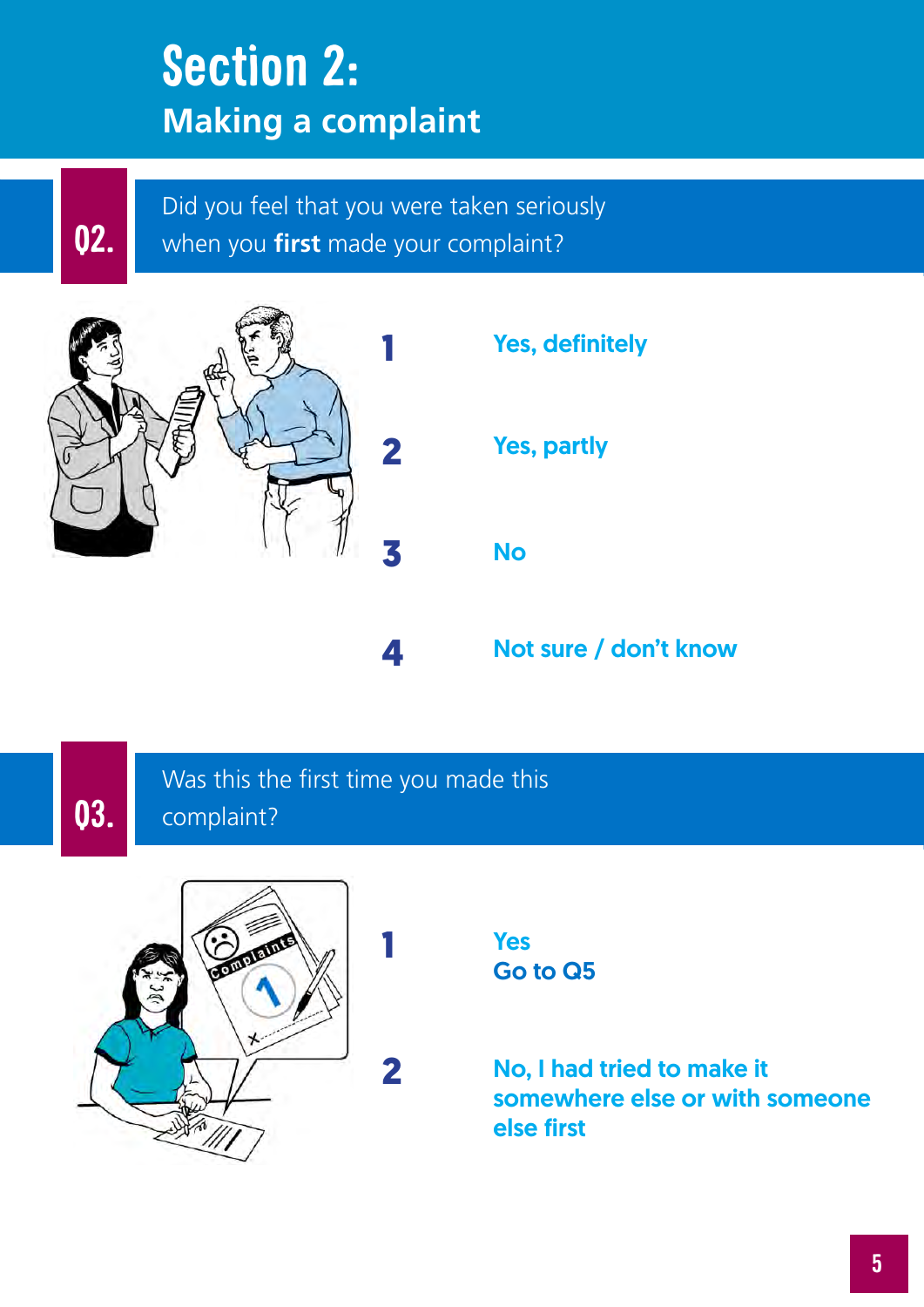If this was not the first time you tried to make this complaint, **Q4.** please tell us where and how you first tried to make your complaint:





 When you made your complaint were you told about support you **05.** Writing you made your complaint were you told about support you could have from another organisation for example an advocate?



**5**

**6**

- Yes, and I found this useful
- Yes, but I did not find this useful
- Yes, but I did not want or need this
- No, but I would have liked this
- No, but I did not want or need this
- Not sure / don't know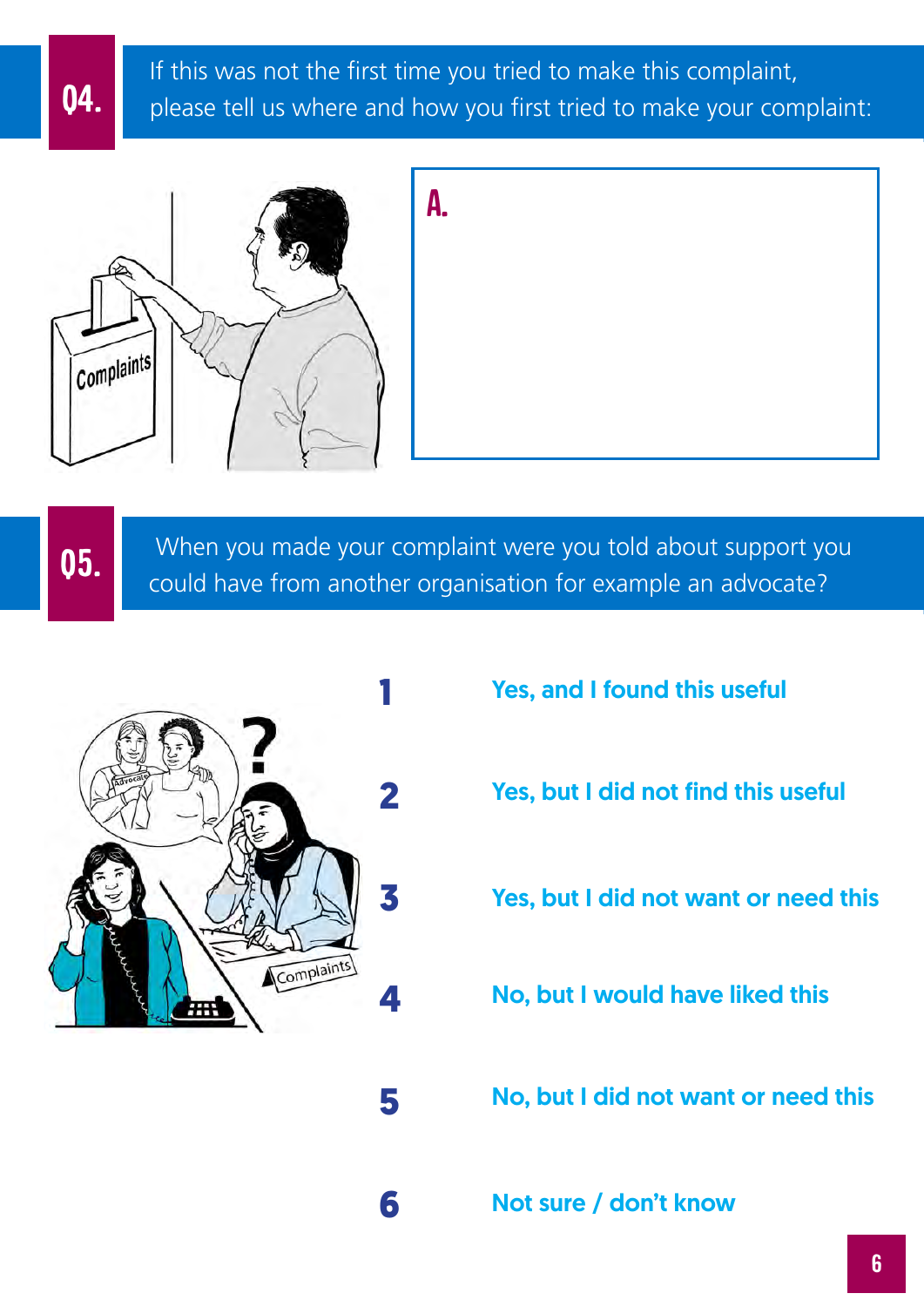#### How did you make or how were you told **06.** How did you make or how were you told to the organisation) to make your complaint?

|  | 71 V.<br>$\sqrt{1}$ |  |
|--|---------------------|--|
|  |                     |  |
|  |                     |  |
|  |                     |  |
|  |                     |  |

 $\blacksquare$ 





|             | <b>Phone</b>                                         |
|-------------|------------------------------------------------------|
| $\mathbf 2$ | <b>Email</b>                                         |
| 3           | <b>Paper letter</b>                                  |
| 4           | By completing a form or leaflet<br>(online or paper) |
| 5           | <b>Face to face discussion</b>                       |
| 6           | <b>Through a complaints advocate</b>                 |
|             | <b>Other</b><br><b>Please describe:</b>              |
| A.          |                                                      |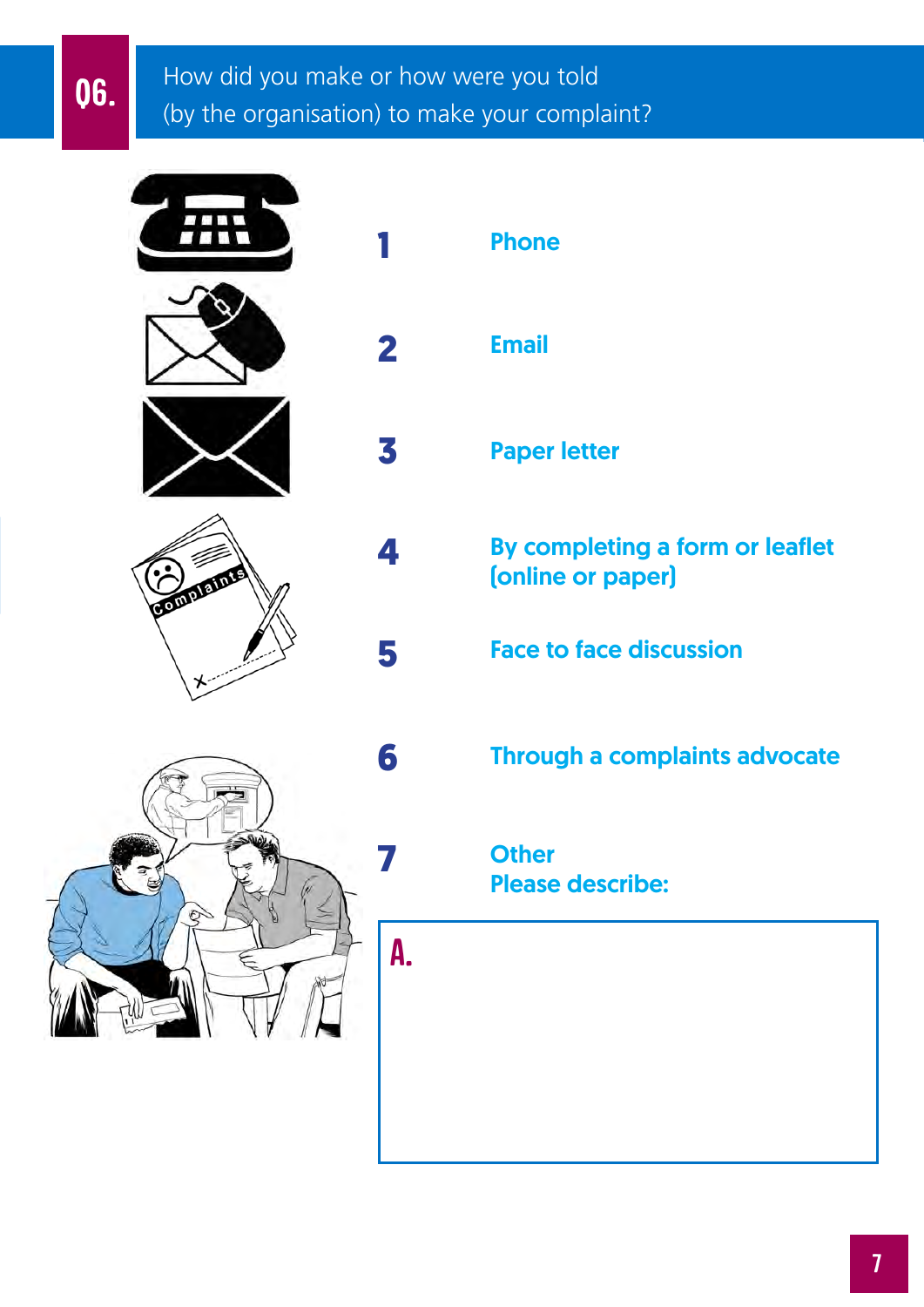

**2** No, but I did not mind

No, and this was a problem for me

**Q8.** Did you find it easy to make your complaint?



Yes, completely Go to Q10

Yes, partly Go to Q10

No Go to Q9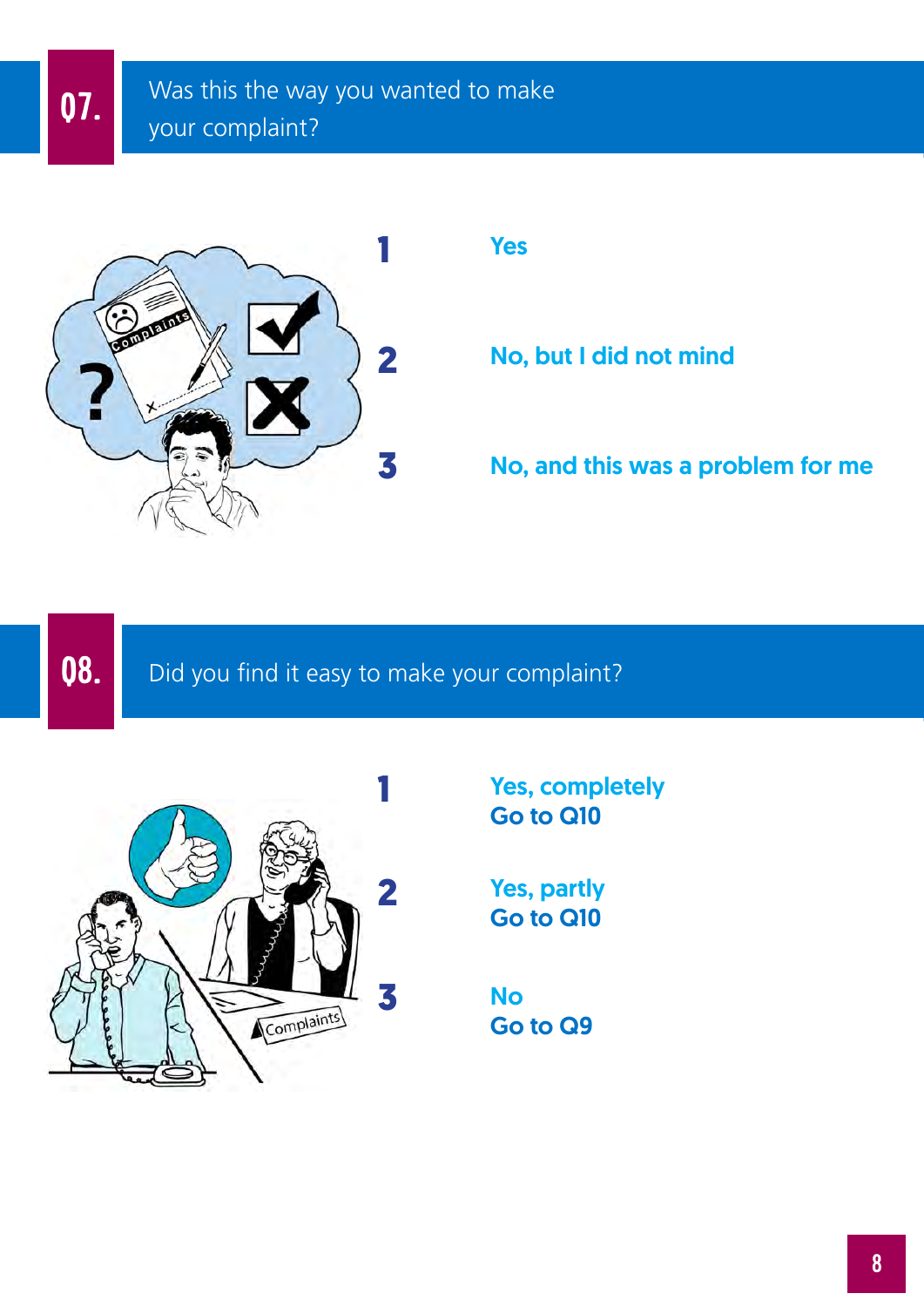If not, why did you feel it was not easy to make your **Q9.** If not, why complaint?

**A.**



Did you feel that it was ok to make a complaint and that this **Q10.** Did you feel that it was ok to make a complaint a **Q10.** Wouldn't affect how you were treated next time?

**5**

**6**



- Yes, definitely
- Yes, partly
	- No, and this bothered me
- No, but I did not mind
- This does not apply to me
- Don't know / can't remember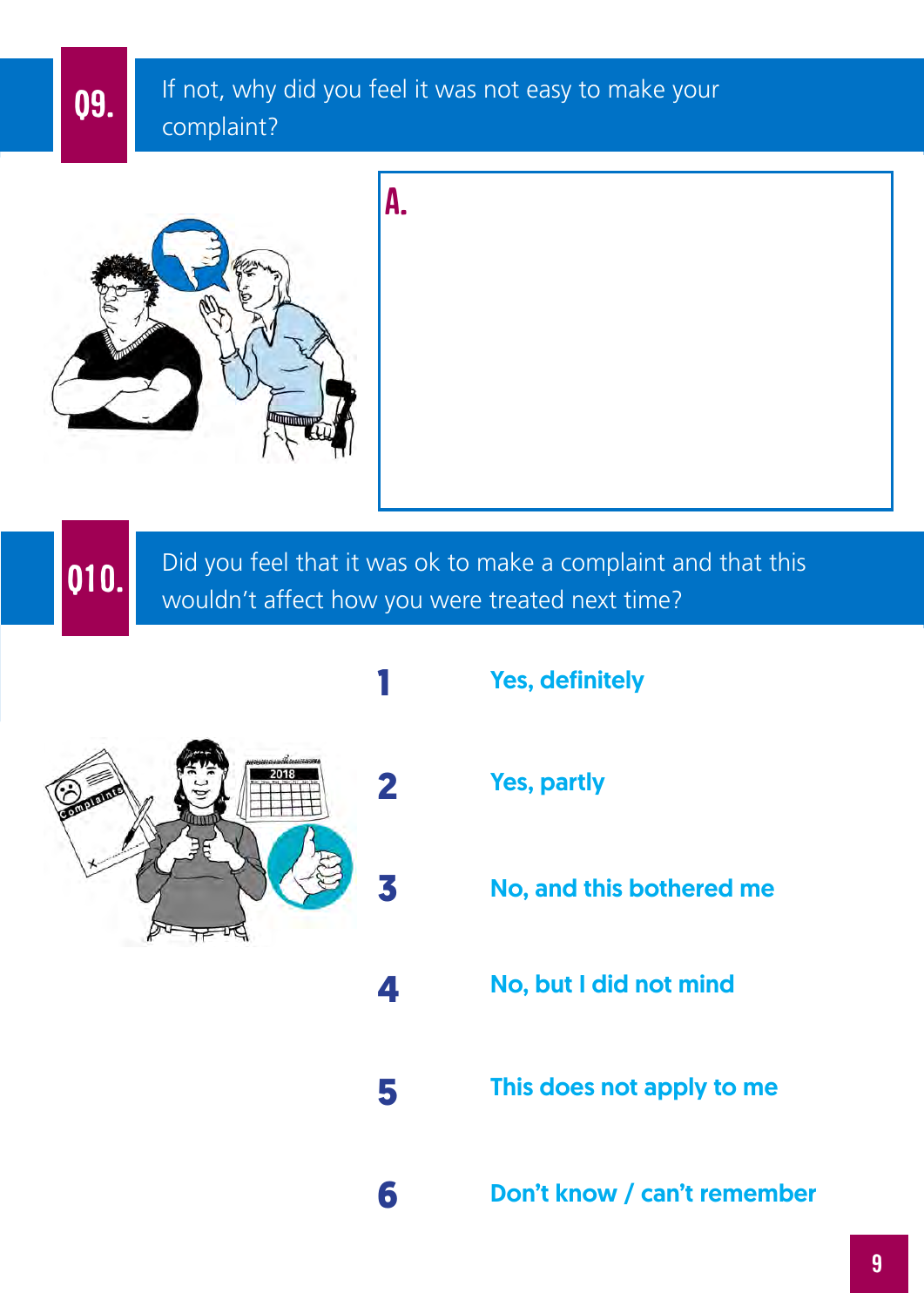### **Section 3: Accepting your complaint**

**Q11.** Did you feel you were told they had got your complaint quickly enough? Note: This does not include computer online replies.



#### Were you given a chance to chat about your **Q12.** complaint?



- Yes, and I wanted this
- Yes, but I did not want / need this
- No, but I did not need this
- No, but I would have liked this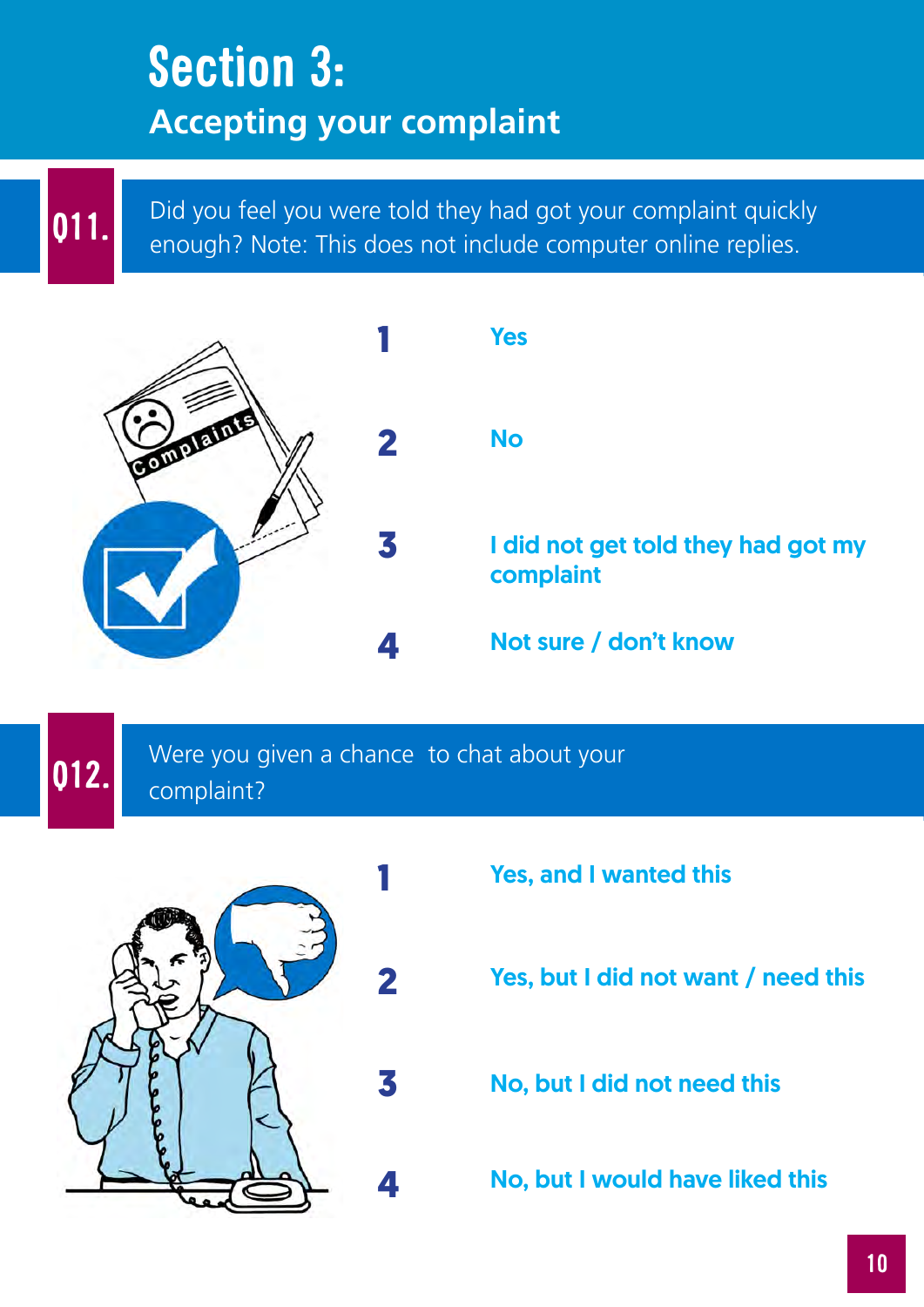**Q13.** Was this chat at a time you chose?



#### Yes

No, but I did not mind

No, and this was a problem for me

Were you told how long it would be before someone would answer **Q14.** your complaint?



Yes, and I was satisfied with this

Yes, but I was not satisfied with this

No

Not sure / don't know

**5**

Does not apply to me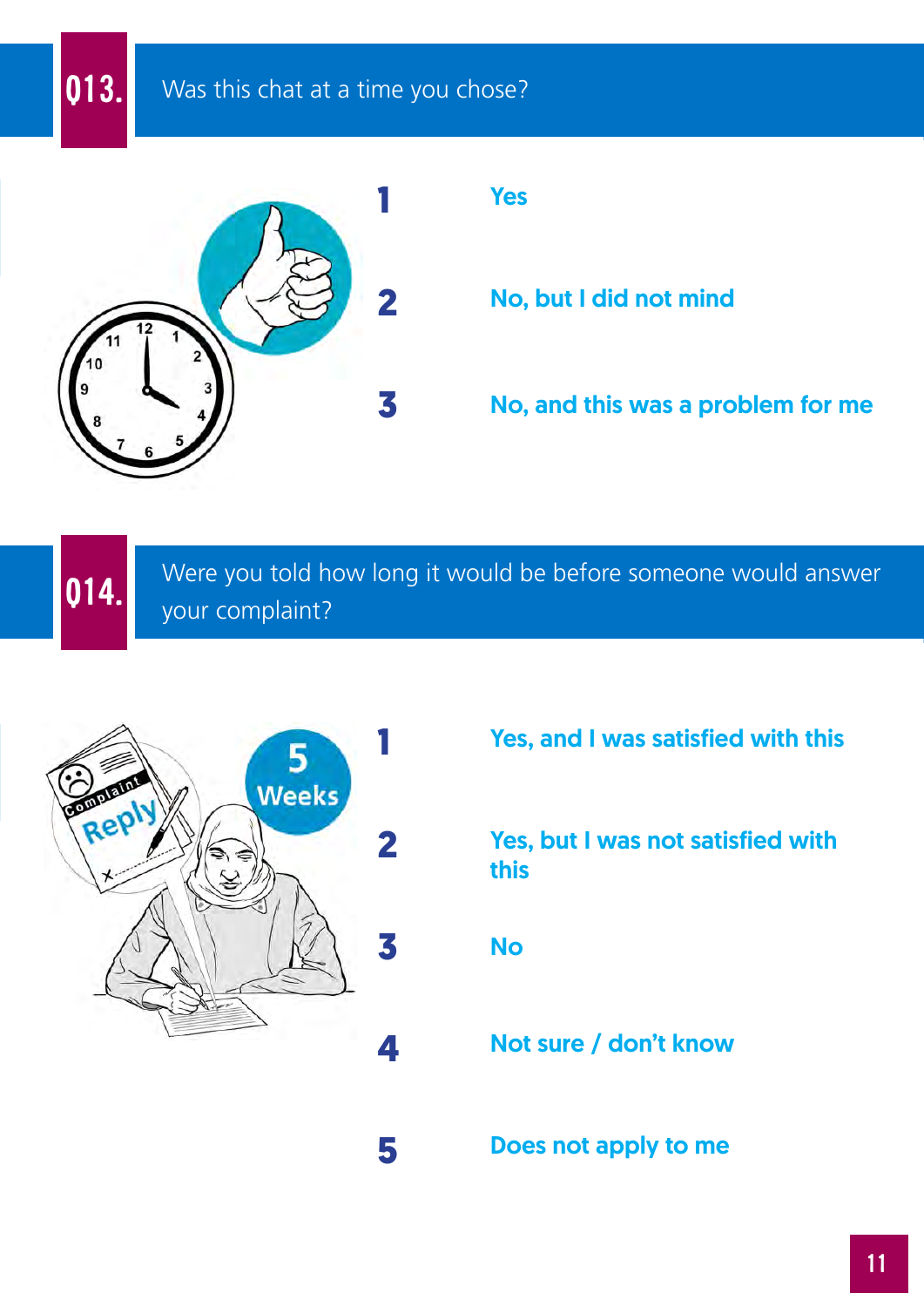Did the organisation go over and check the main **015.** Did the organisation go over and change the points of your complaint with you?





**Q16.** Was your complaint about more than one organisation?



**2**

**1**

Yes Go to Q17

No Go to Q19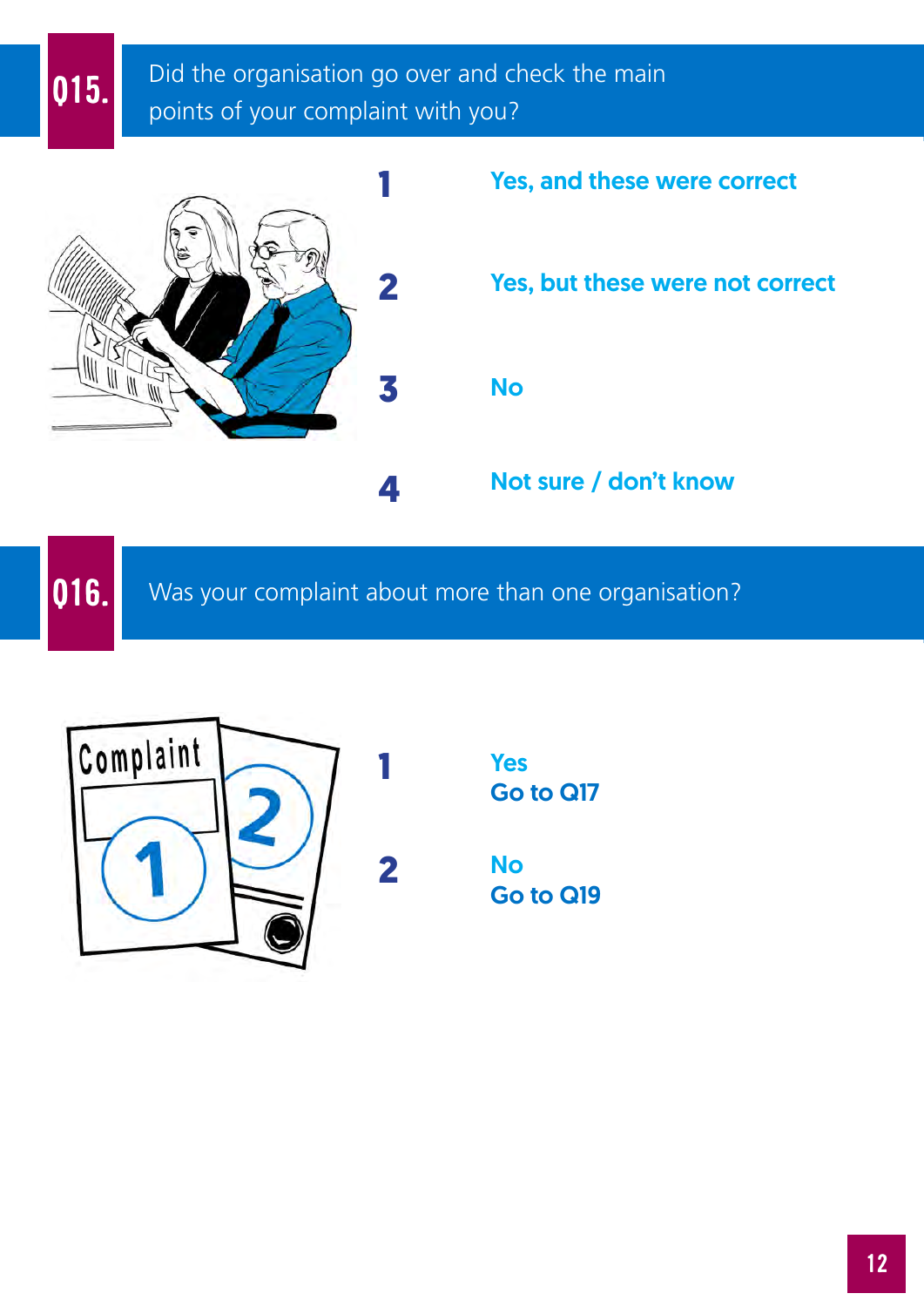Did you feel these organisations worked well together to **Q17.** Did you feel these organisable.



If not, why did you feel that these organisations **Q18.** If not, why did you feel that did not work well together?

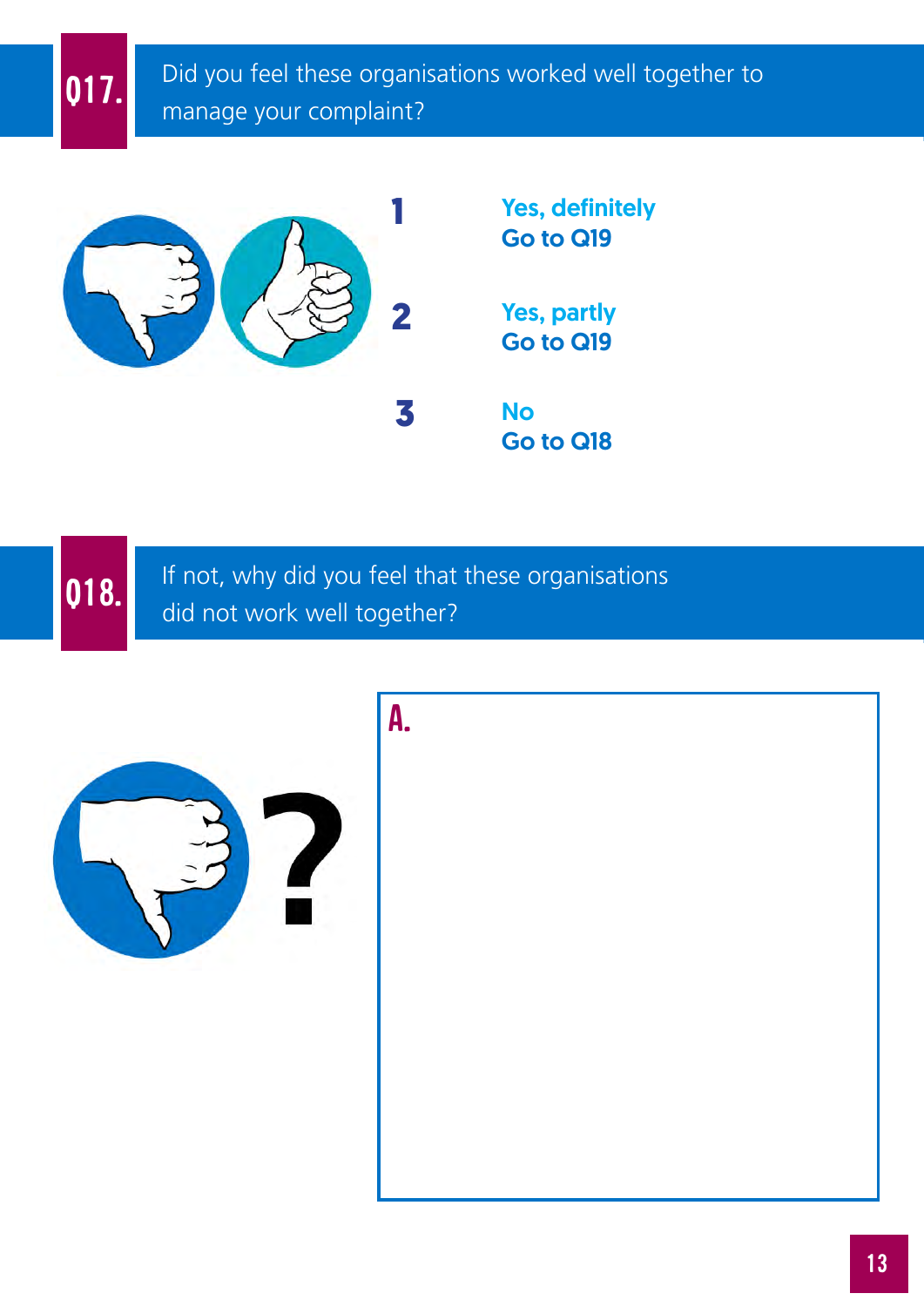### **Section 4: Staying informed**

**Q19.** Did you have one person at the organisation(s) you complained to who you could go to if you had any questions? who you could go to if you had any questions?



 Did you feel that you were told often enough **020.** Did you feel that you were told often enough about what was happening to your complaint?

**4**

**5**



- I was not told what was happening - Go to Q22
- Yes, completely Go to Q21
- Yes, partly Go to Q21
- No Go to Q21

Don't know / can't remember Go to Q21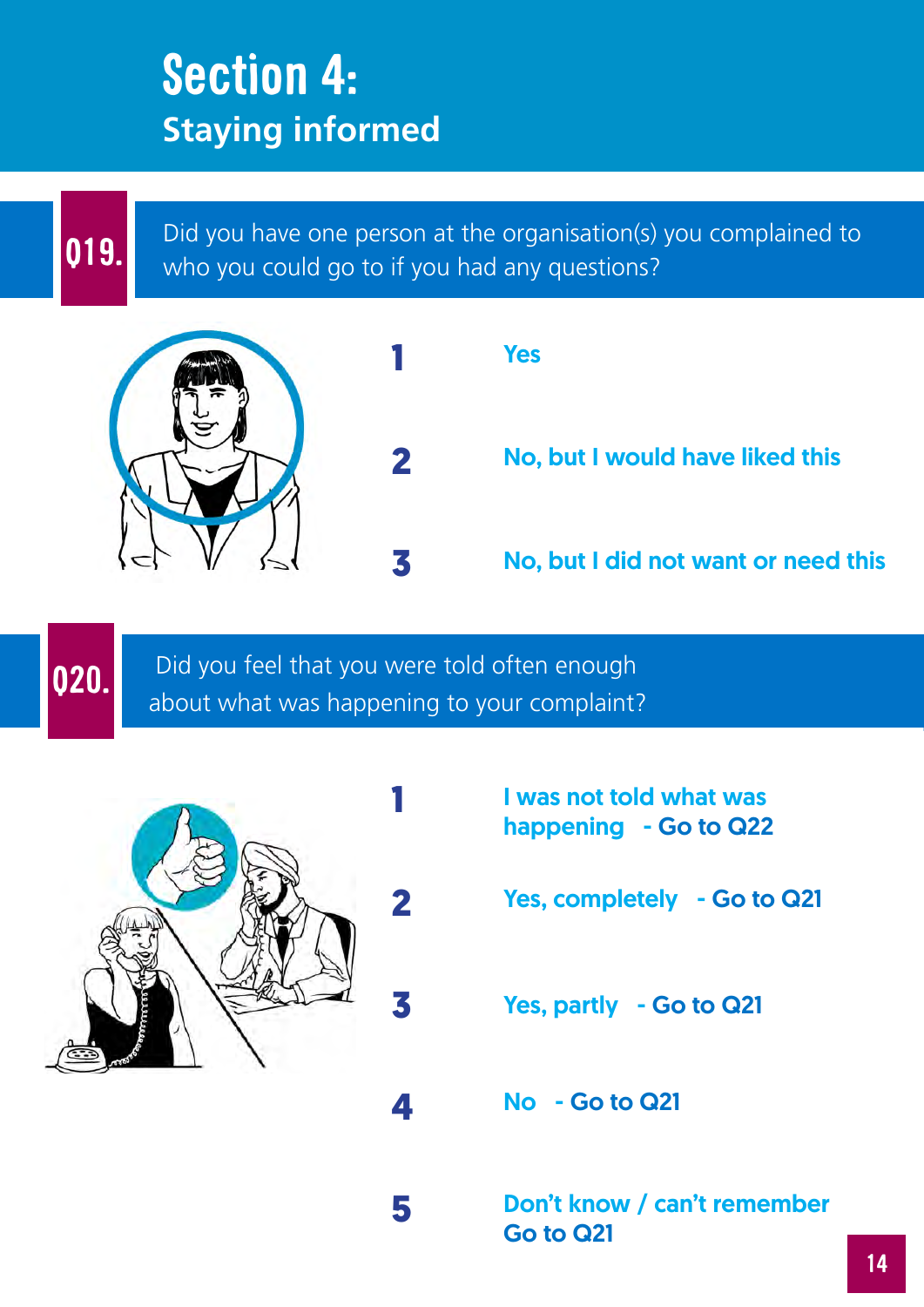If you were told about how your complaint was going before you got the final answer, did you feel the replies were personal to you and your complaint?



### **Section 5: Getting the result**

If you have not received a result to your complaint yet, please go to **Section 6.**

Yes **1**



**Q21.**

Did you get the result of your complaint **022.** Did you get the result of your complaint **022.** Writhin the time they said it would be?



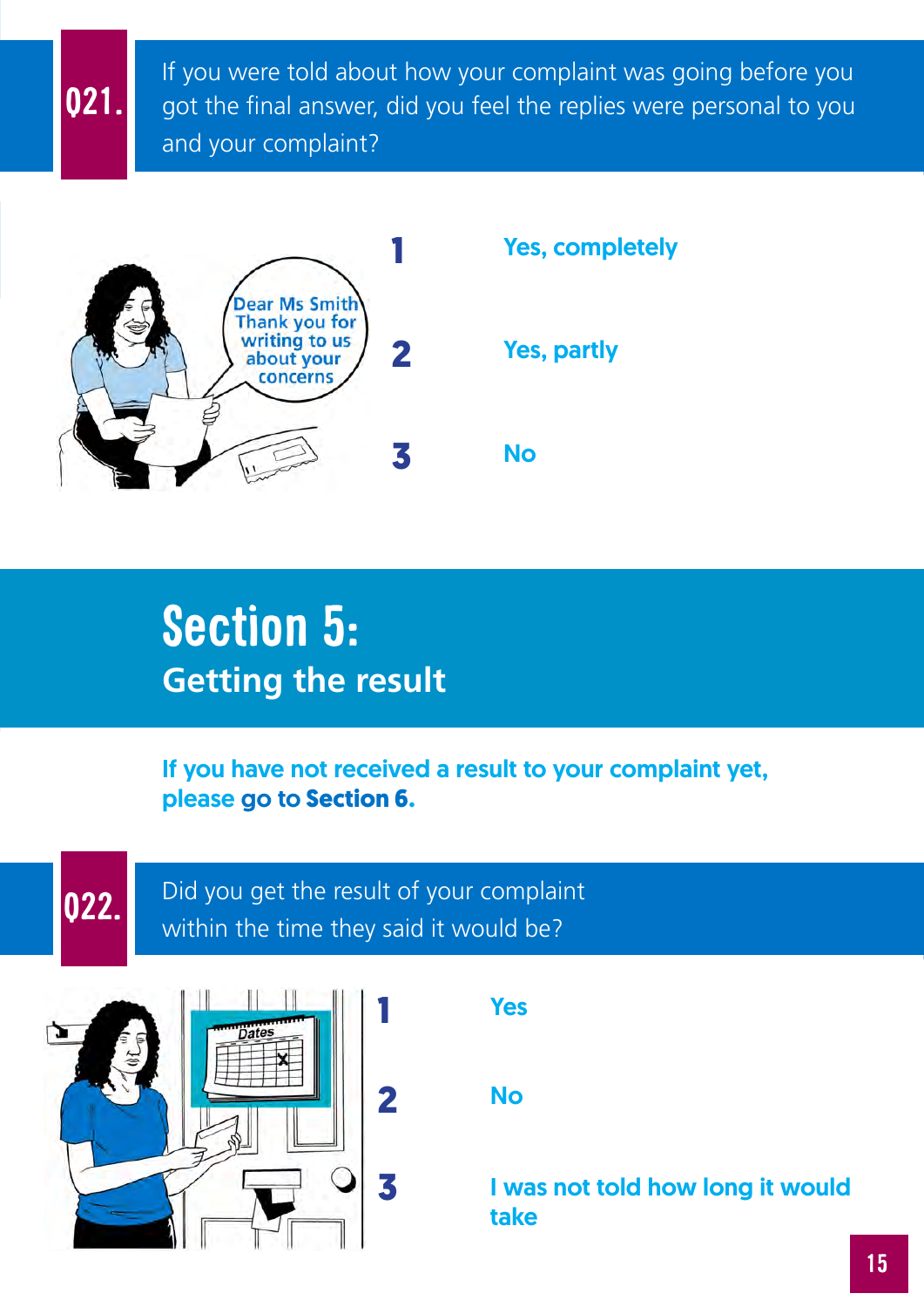#### If it took longer than **six months** to get the **023.** If it took longer than **six months** to get the<br>**Q23.** result of your complaint, did you get a reason for this in writing?



It did not take six months or longer to get an answer

Yes, I got this in writing (including email)

**3** Yes, I got this in another format

**5** Don't know / can't remember

How did you get the result of your complaint? **(24.** How did you get the result of you<br>(Please tick **ALL** boxes that apply)



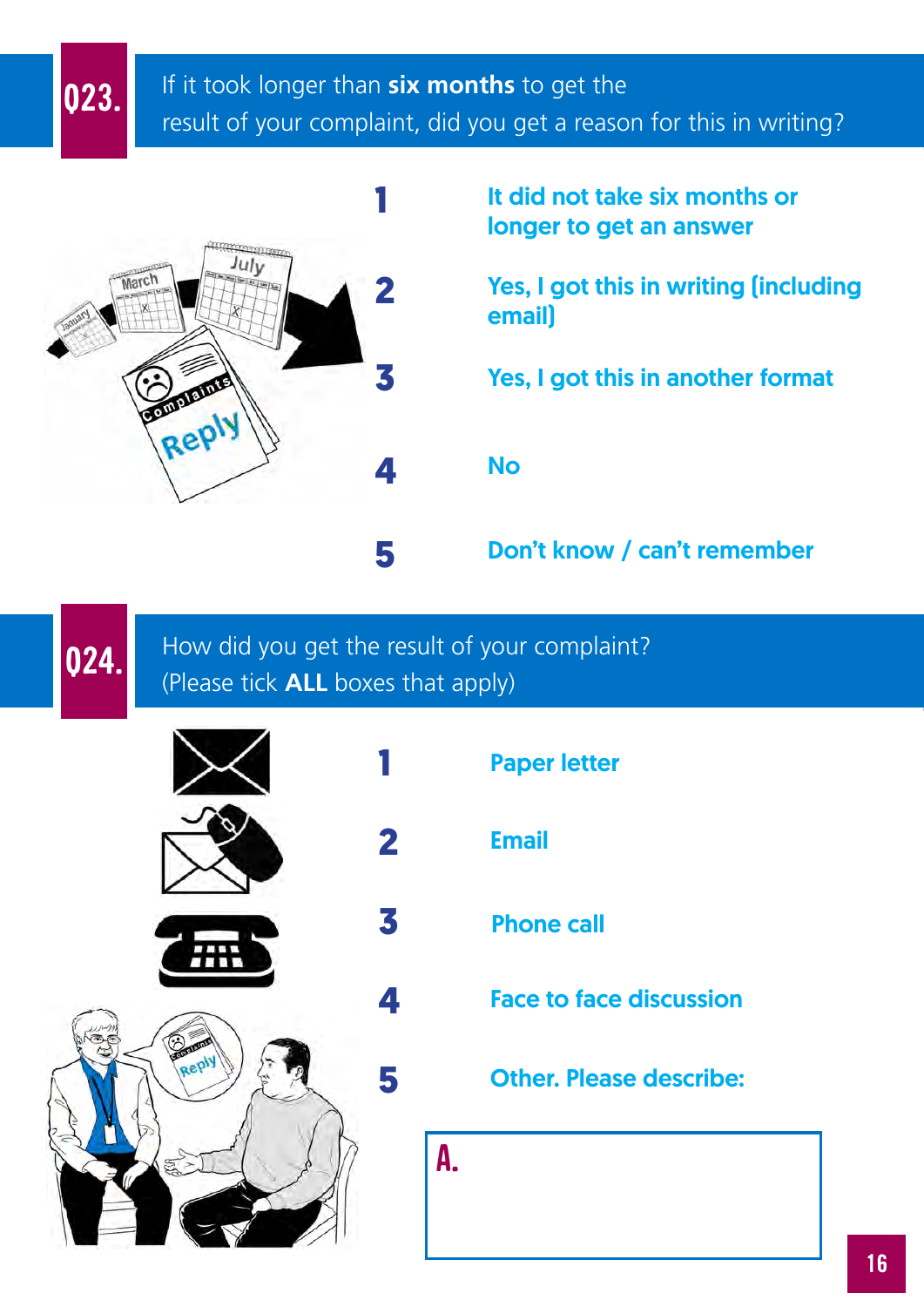#### Did you feel that this was the right way **Q25.** Did you feel that this was the right way<br>for you to get the result of your complaint?







Was the result of your complaint explained to you **Q26.** Was the result of your complaint exp in a way that you could understand?



Yes, completely

Yes, partly

No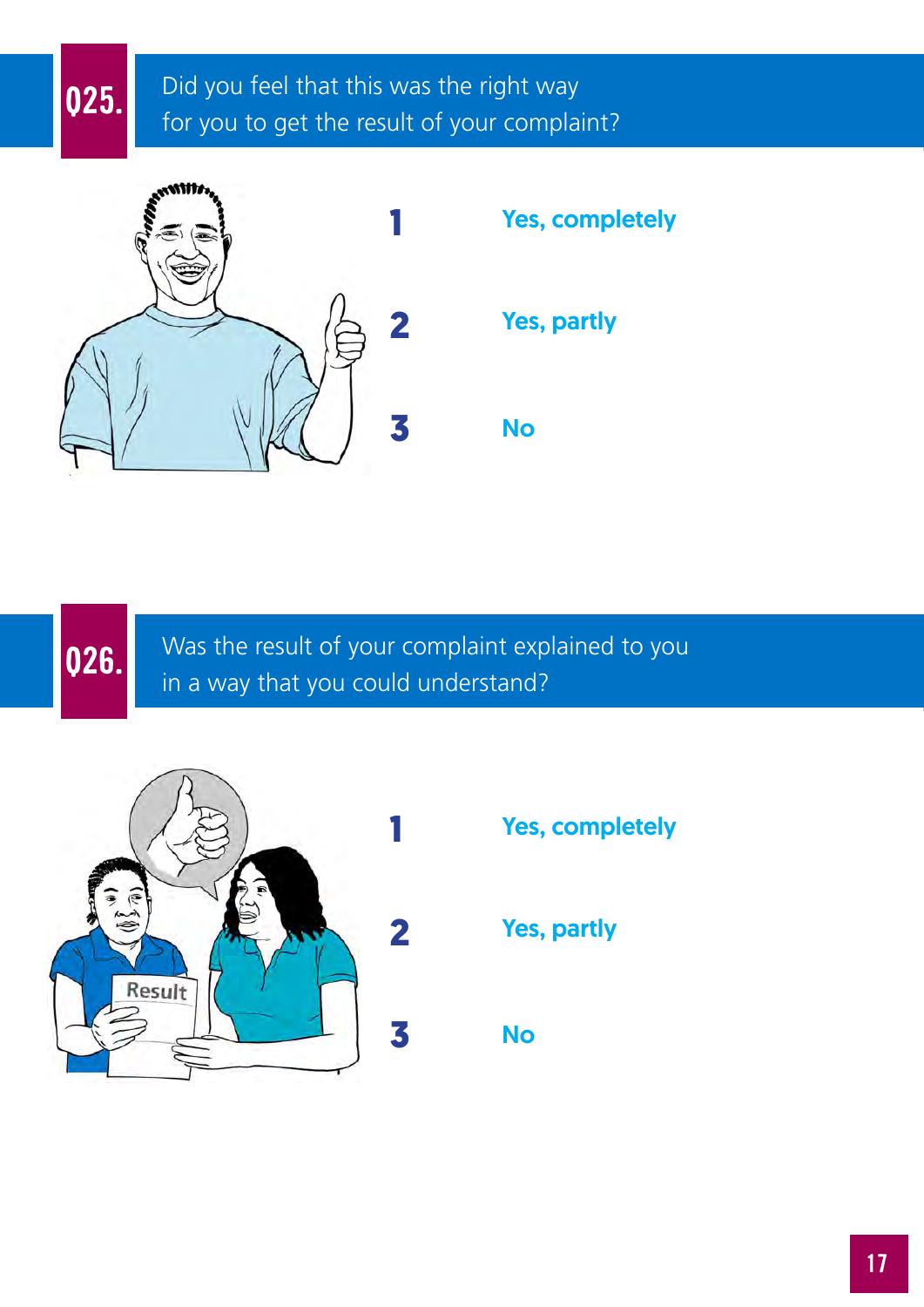Did you feel that the reply you got dealt with the points you **027.** Did you feel that the reply made in your complaint?



Yes, a few of the points Yes, all points Yes, most of the points

**4** No, none of the points

Did you ask for another answer to the points that were **028.** Did you ask for Did you ask for

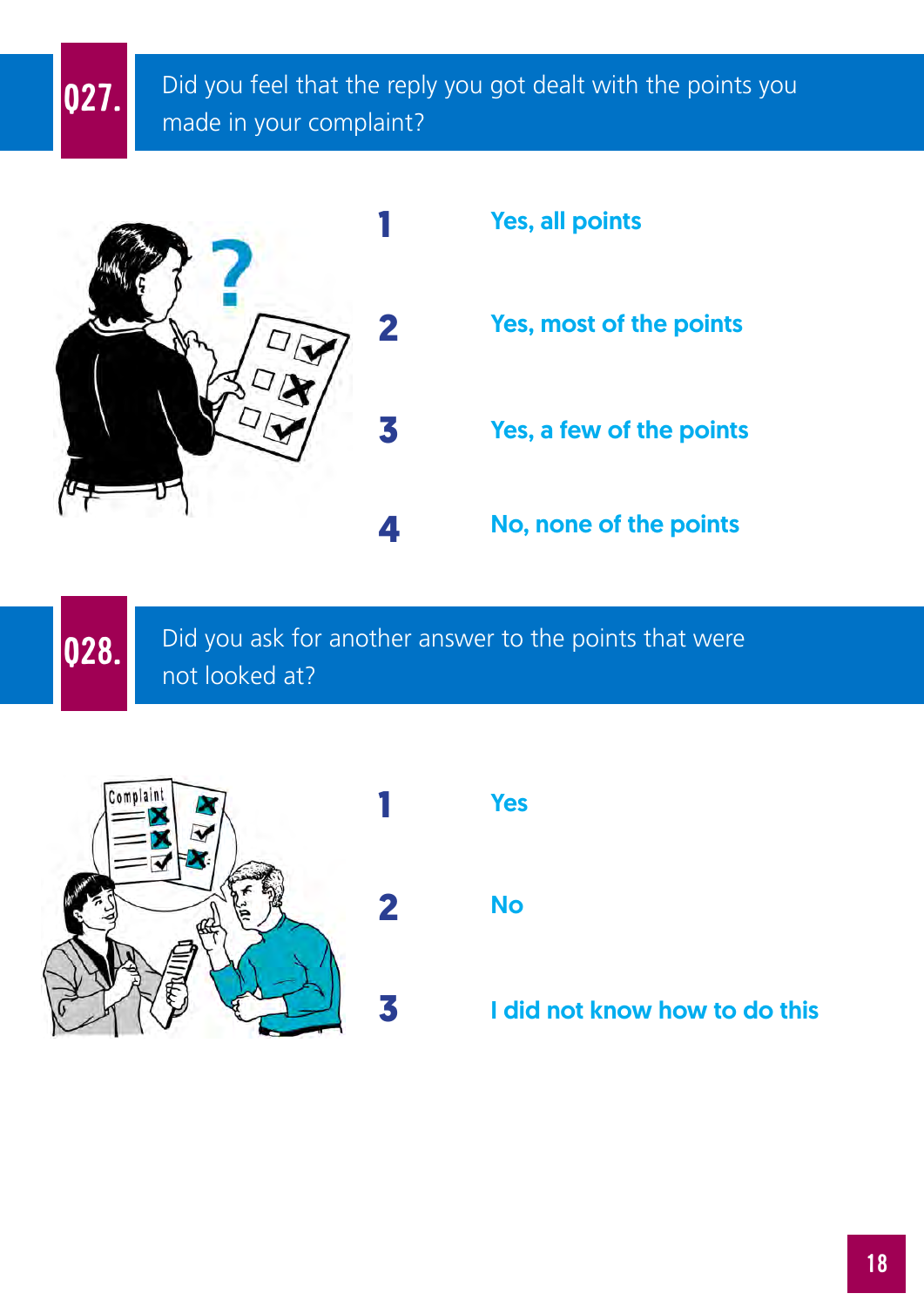

Were you happy with the suggestions made in answer to **030.** Were you happy your complaint?



- Yes, completely
- Yes, partly

No

**1 didn't get any suggestions** 

Don't know / can't remember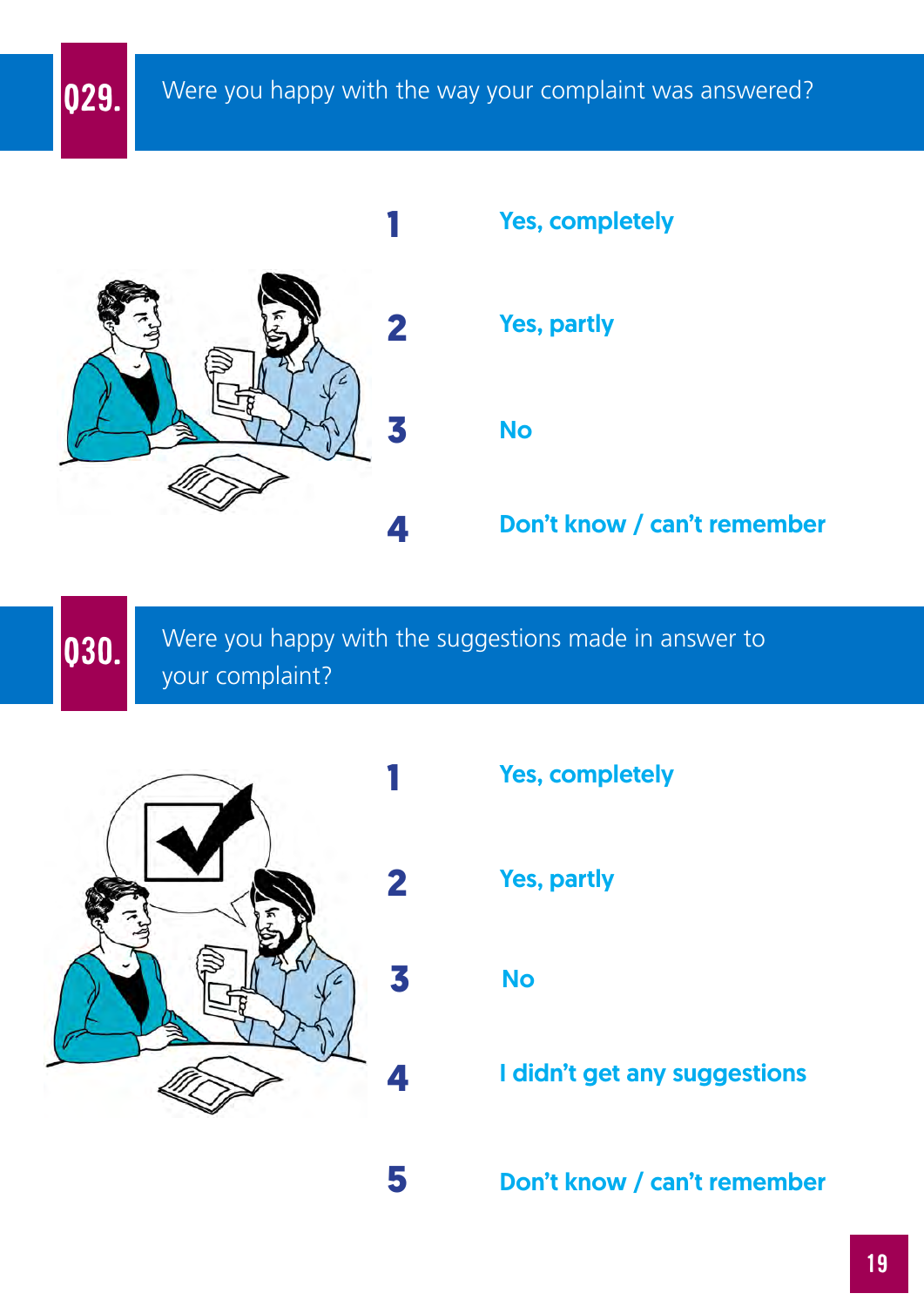Were you told of your right to take your complaint further if you were not completely happy with the response you got and / or the suggestions ? **Q31.**



Yes, by the organisation I complained to

Yes, but not by the organisation I complained to

Yes, by both the organisation and someone else

No

Did you feel your complaint was dealt with well by the organisation **Q32.** you complained to?

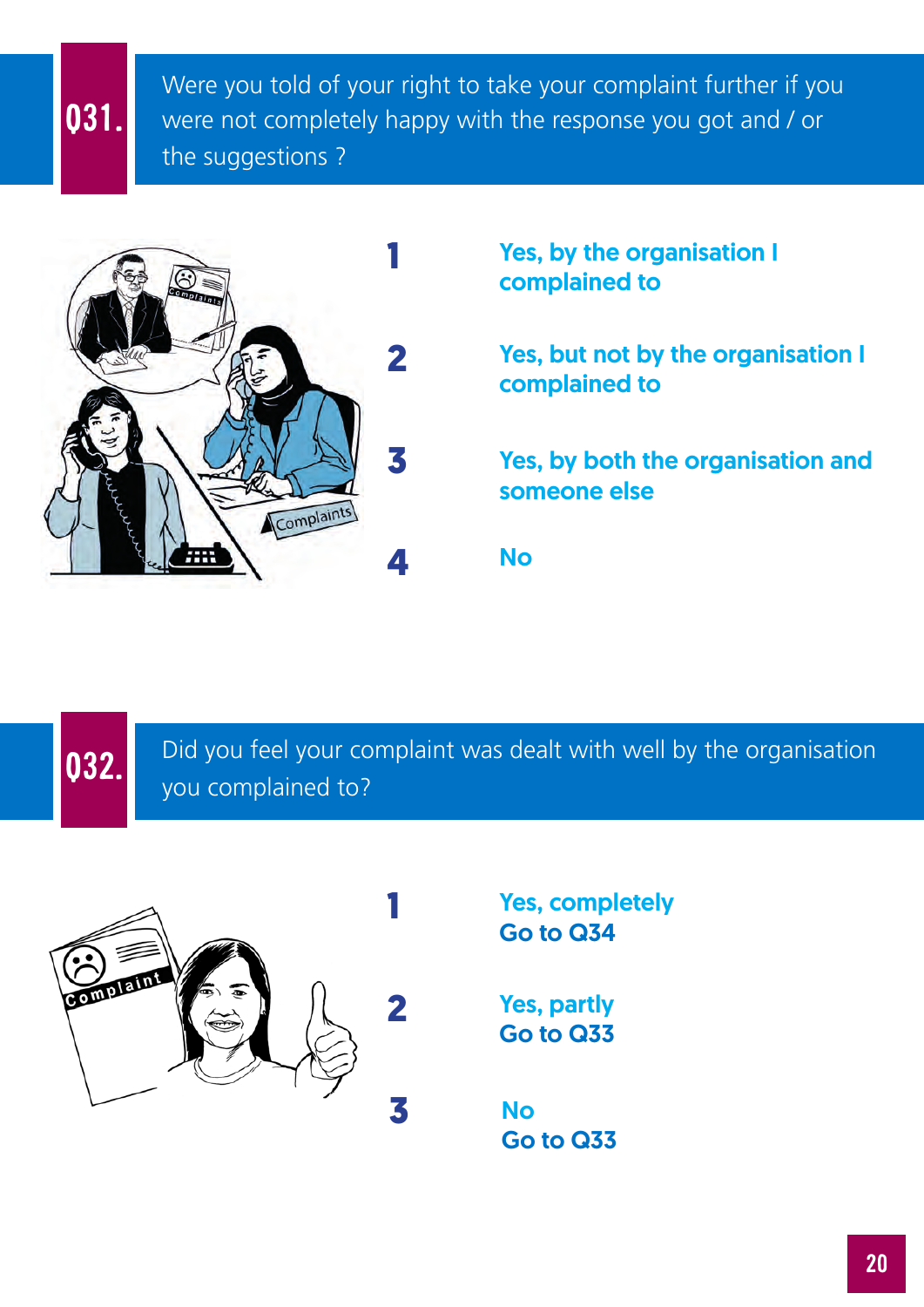If not, why did you feel that your complaint was not **Q33.** If not, why did y dealt with well?





### **Section 6: Looking back on the experience**

Do you feel that because you made a complaint your care (or the **034.** Do you feel that because you made a complaint your care (or the person for who you complained) has been affected?



Yes, it has made the care better Go to Q35

Yes, it has made the care worse Go to Q35

No, it has not affected the care Go to Q36

Care has not been received from this organisation since making my complaint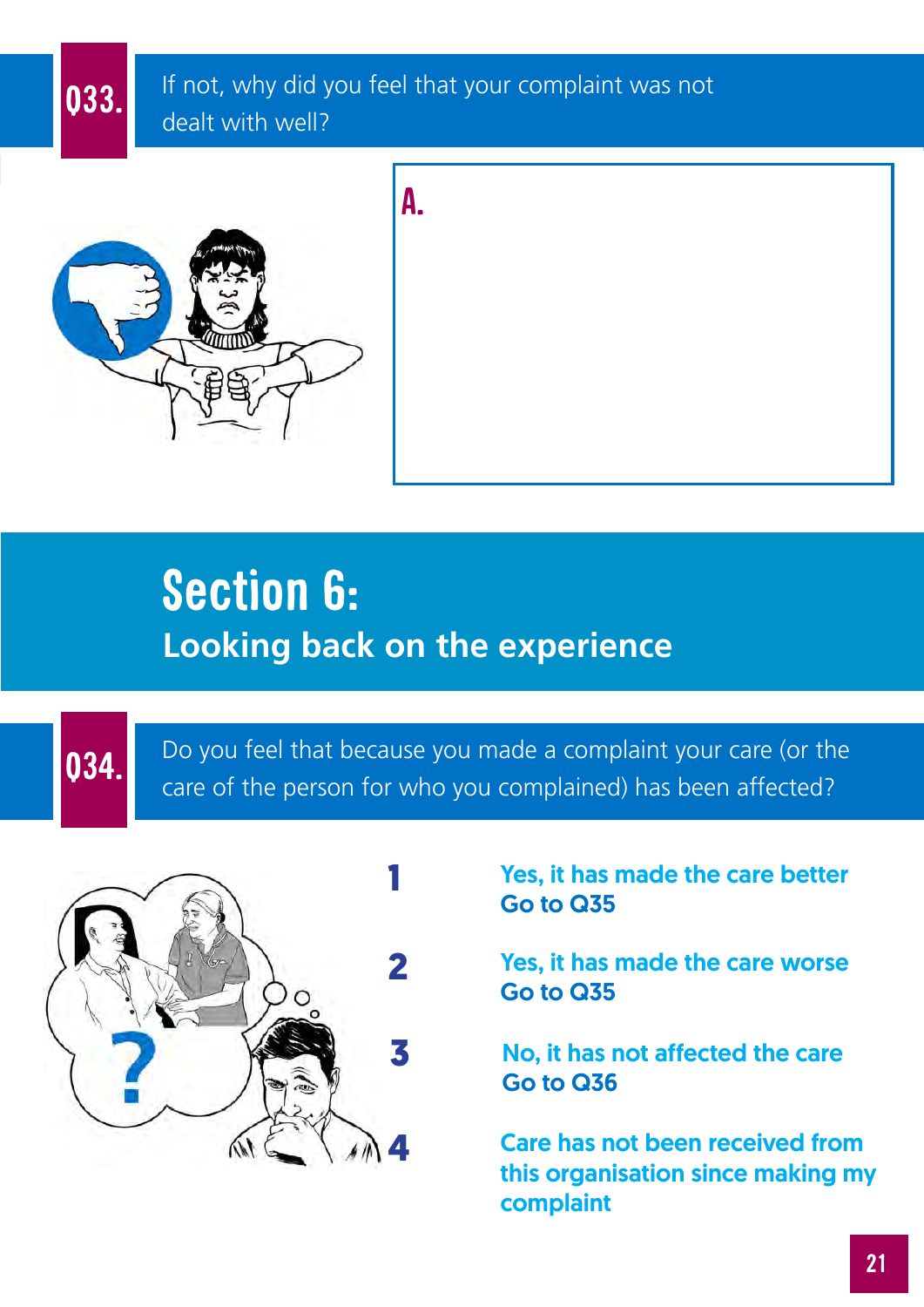### **Q35.** Please tell us how making the complaint affected the care received:



**A.**





If you would like an answer from the organisation about this issue, please leave your contact details below. (Note: This will mean that your answers in this questionnaire may be known to be from you)

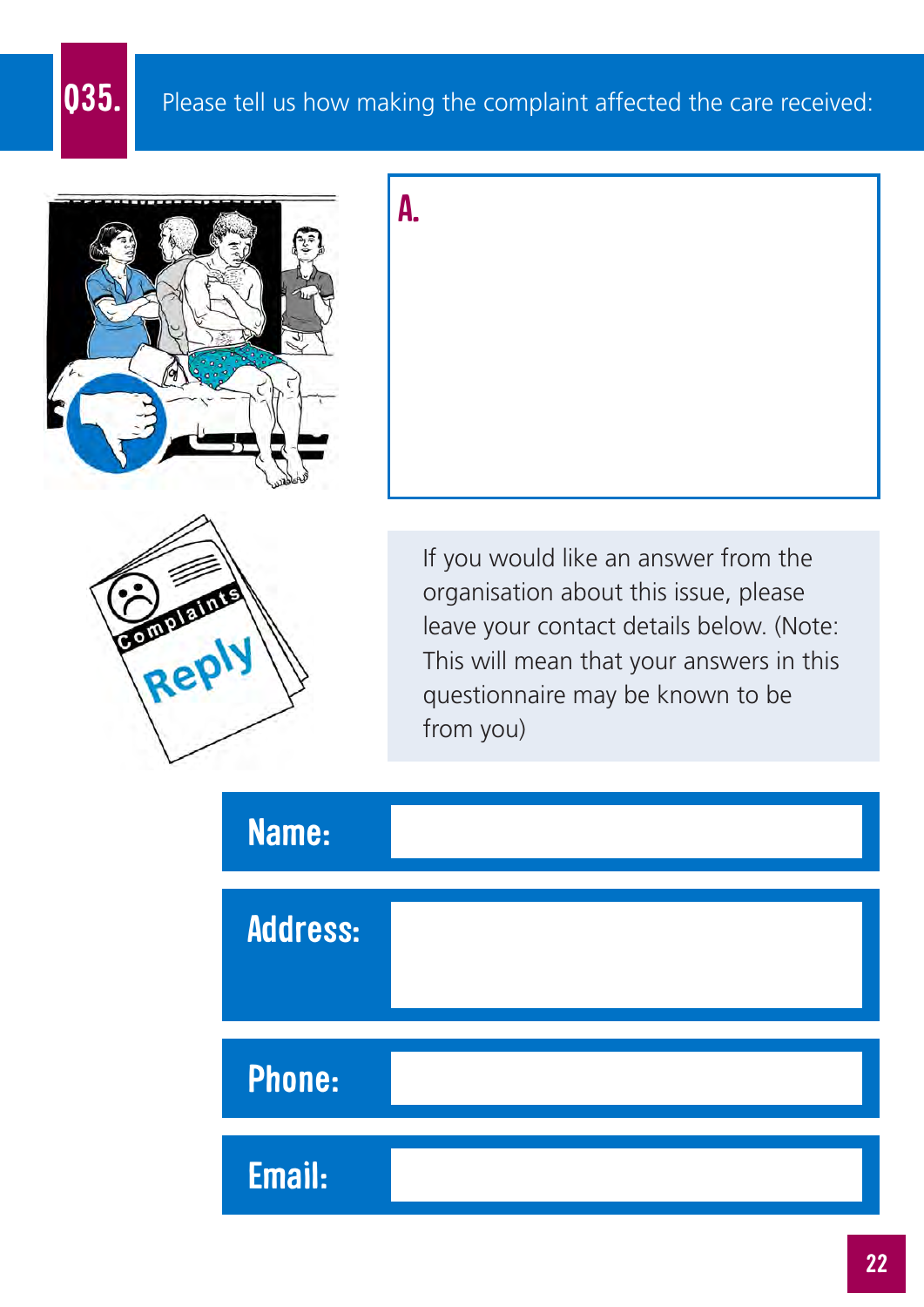If you felt you needed to, would you complain to or about this **036.** If you felt you needer organisation again?



If not, why do you feel you wouldn't complain to / about this **037.** If not, why do you for example the organisation again?



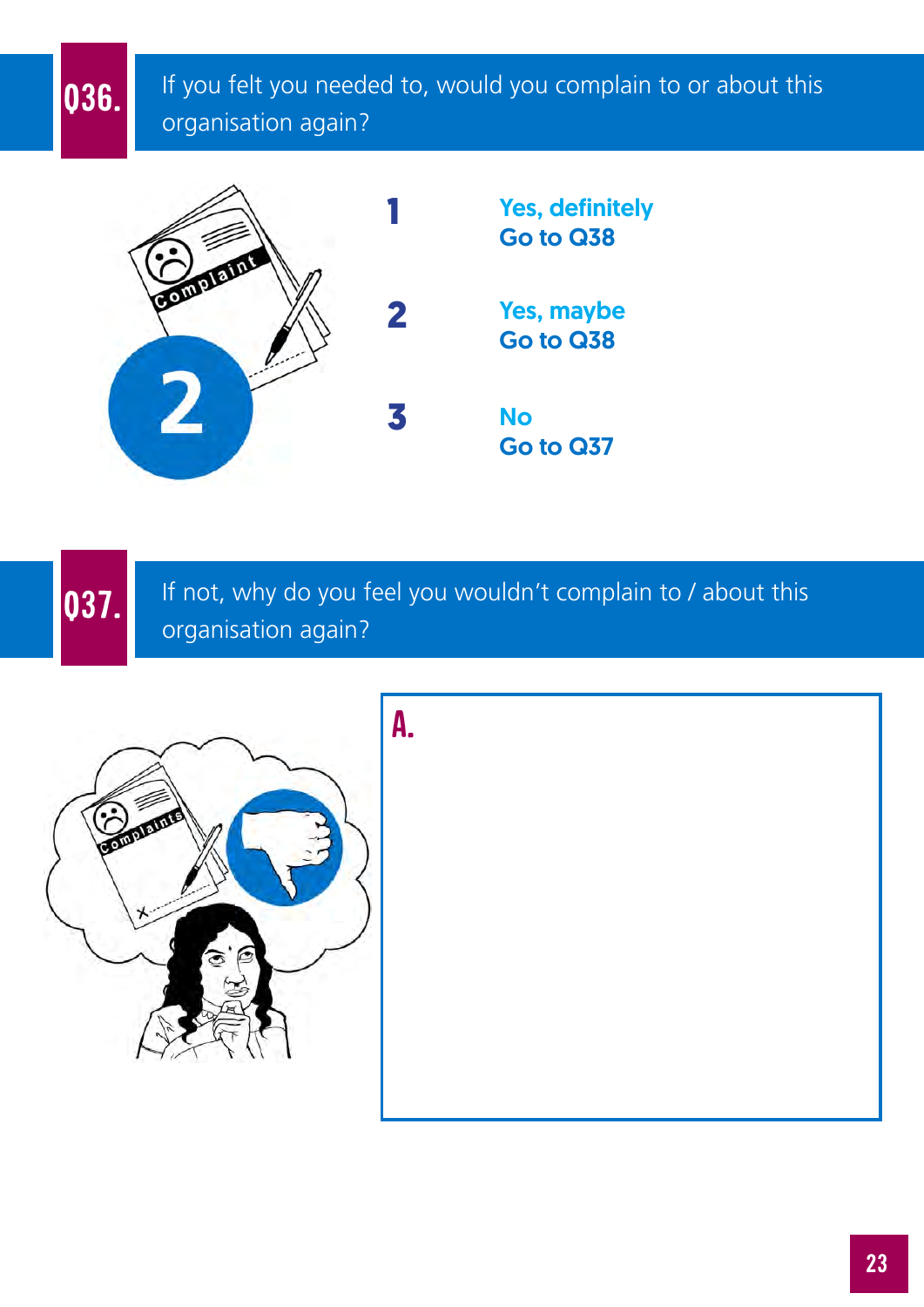Did anyone tell you how your complaint would be used to make **038.** Did anyone tell services better?



Yes, completely

Yes, partly

No, but I did not mind

No, but I would have liked this

Not sure / don't know

### **Section 7: About you**



**Q39.** How old are you (in years)?

**5**

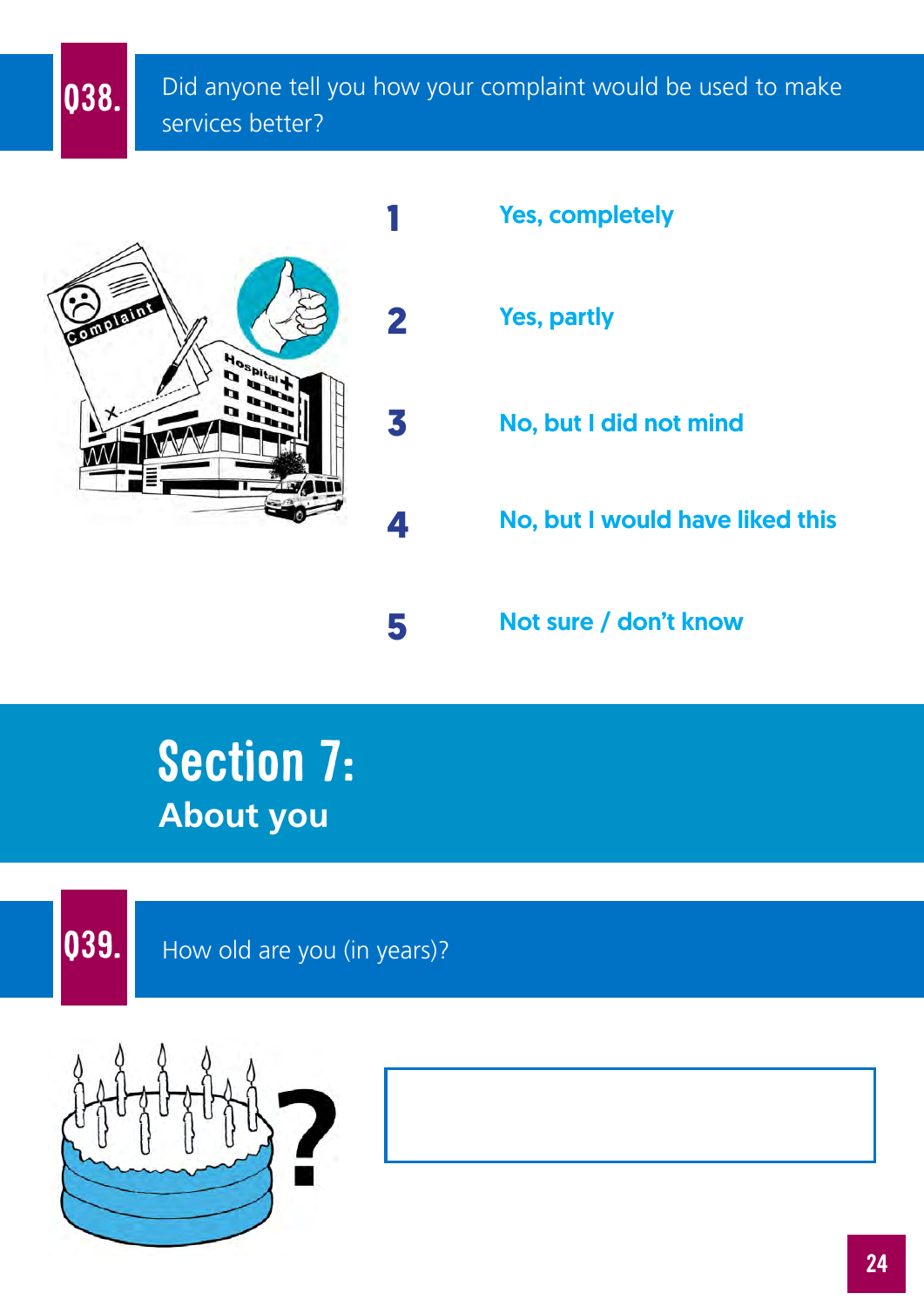### **Q40.** Are you male or female?



**Q41.** Is your gender identity the same as the gender you given at birth?

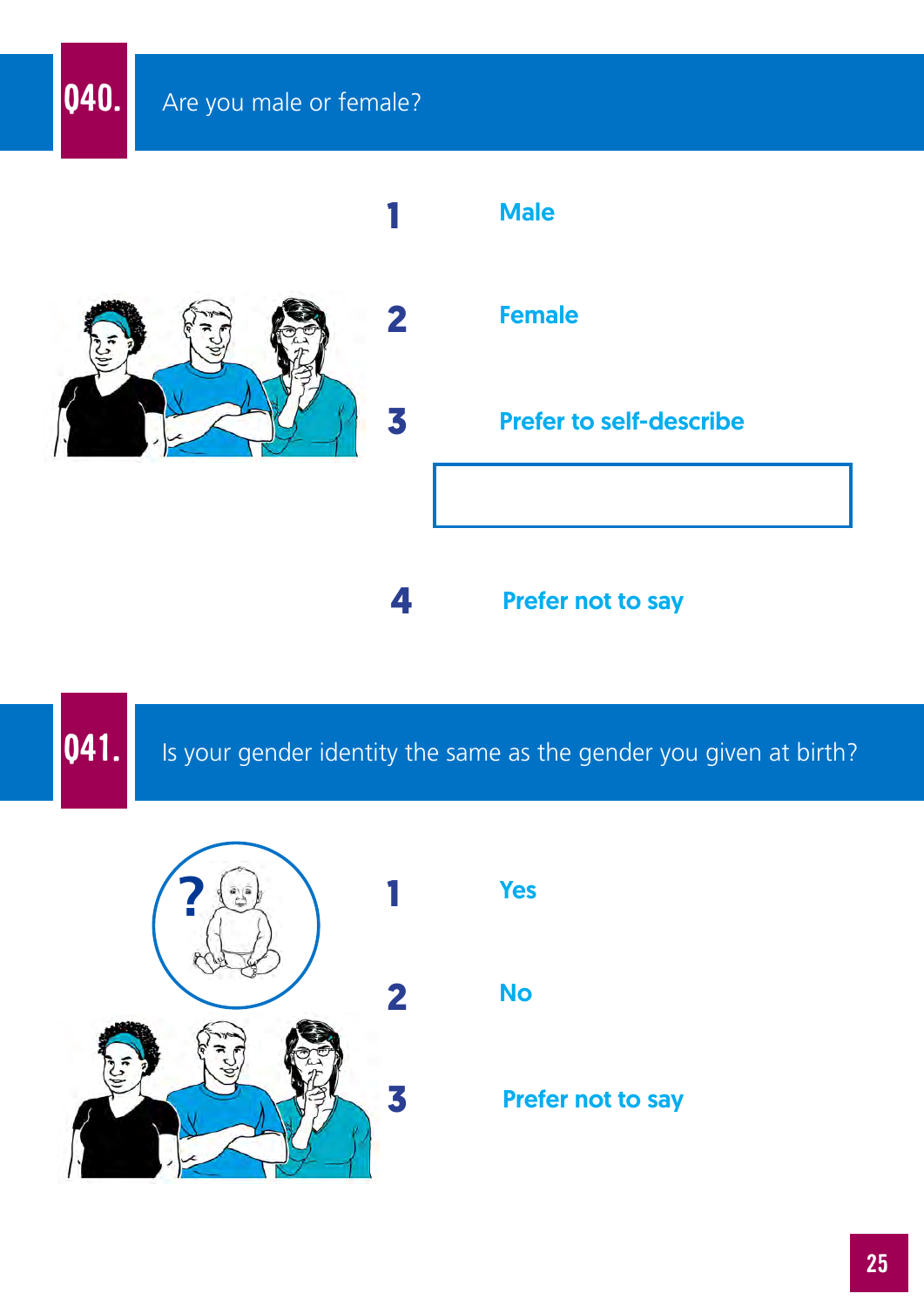**Q42.** What is your religion?







No religion

#### **Buddhist**

#### Christian (including Church of England, Catholic, Protestant, and other Christian groups)

# **6** Muslim **Hindu** Jewish

Sikh

#### **Other**

**7**

**4**

**5**

**8**

**9**

Prefer not to say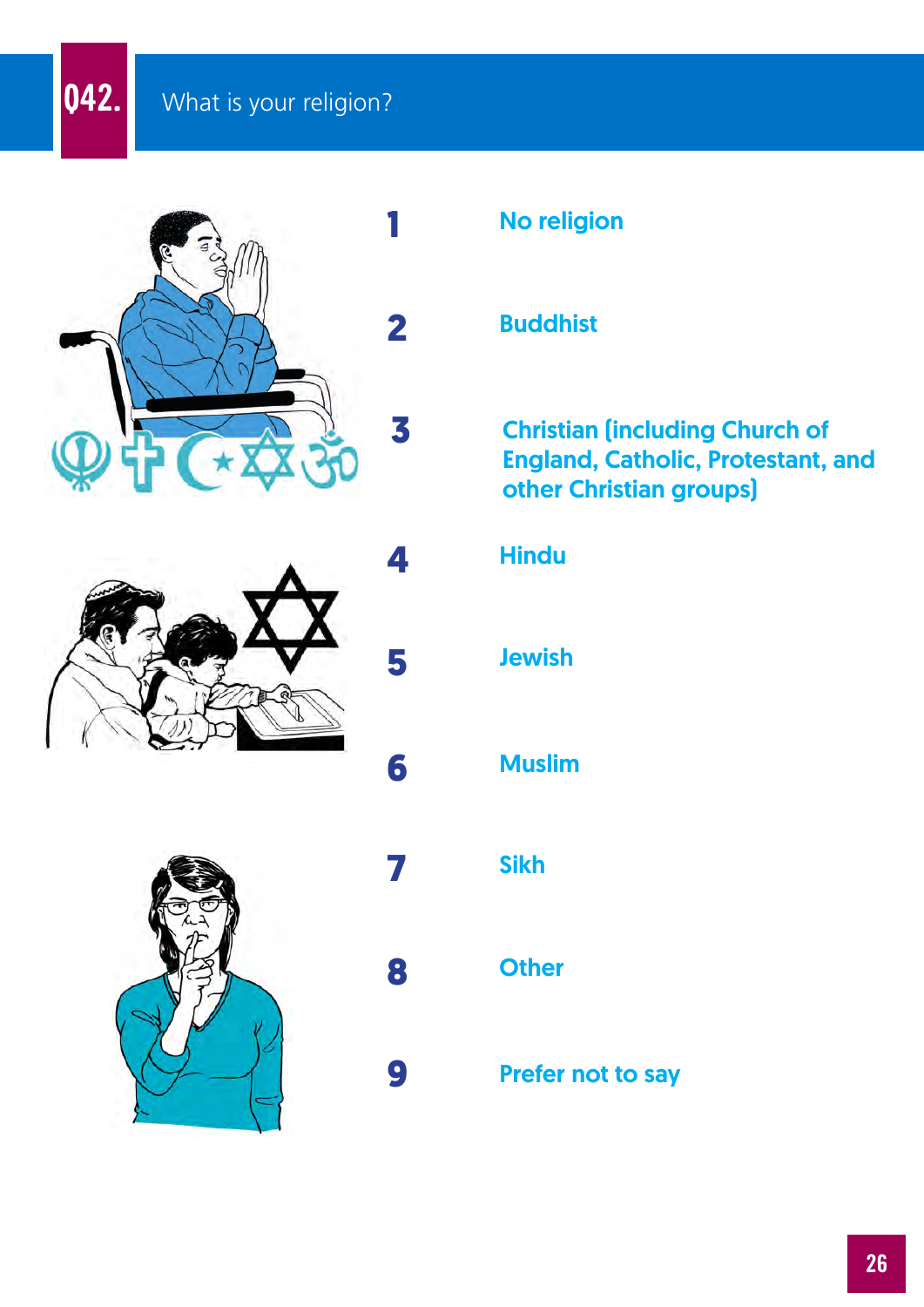**Q43.** Which of the following best describes how you think of yourself?



**1**

**2**

**3**

**4**



To which of these ethnic groups would you say you belong? **044.** To which of the Tick ONE only)





- White British
	- Any other white background
- **Mixed** 
	- Asian or Asian British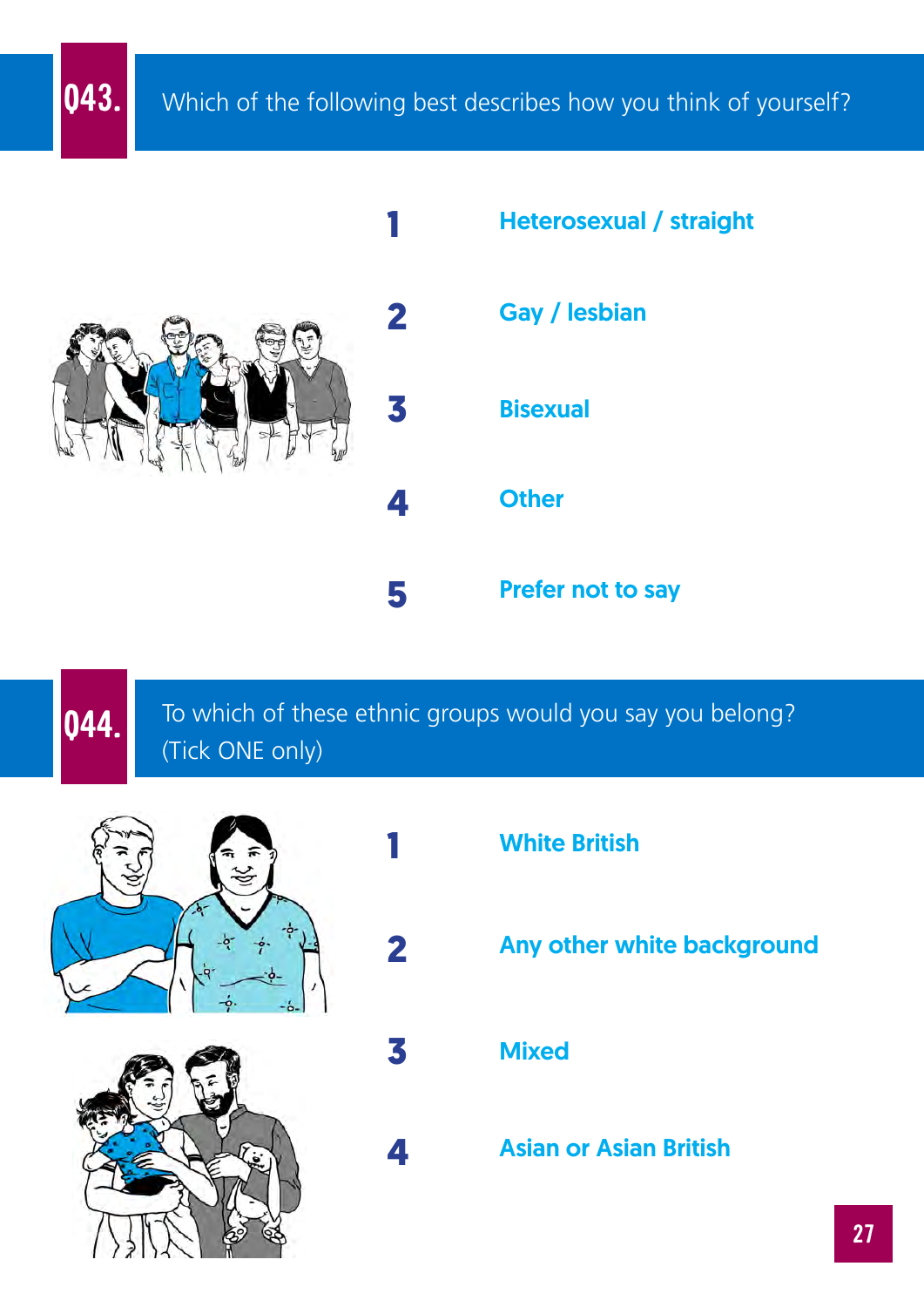#### Ethnic group continued.....



**1**

**2**

**3**

**4**

**5**

**6**

**Q45.** Do you have any of the following conditions which last a long time?



- Deafness or severe hearing impairment
- Blindness or partially sighted
- A physical condition you have had for a long time
- A learning disability
- A mental health condition

An illness you have had for a long time such as cancer, HIV, diabetes, chronic heart disease, or epilepsy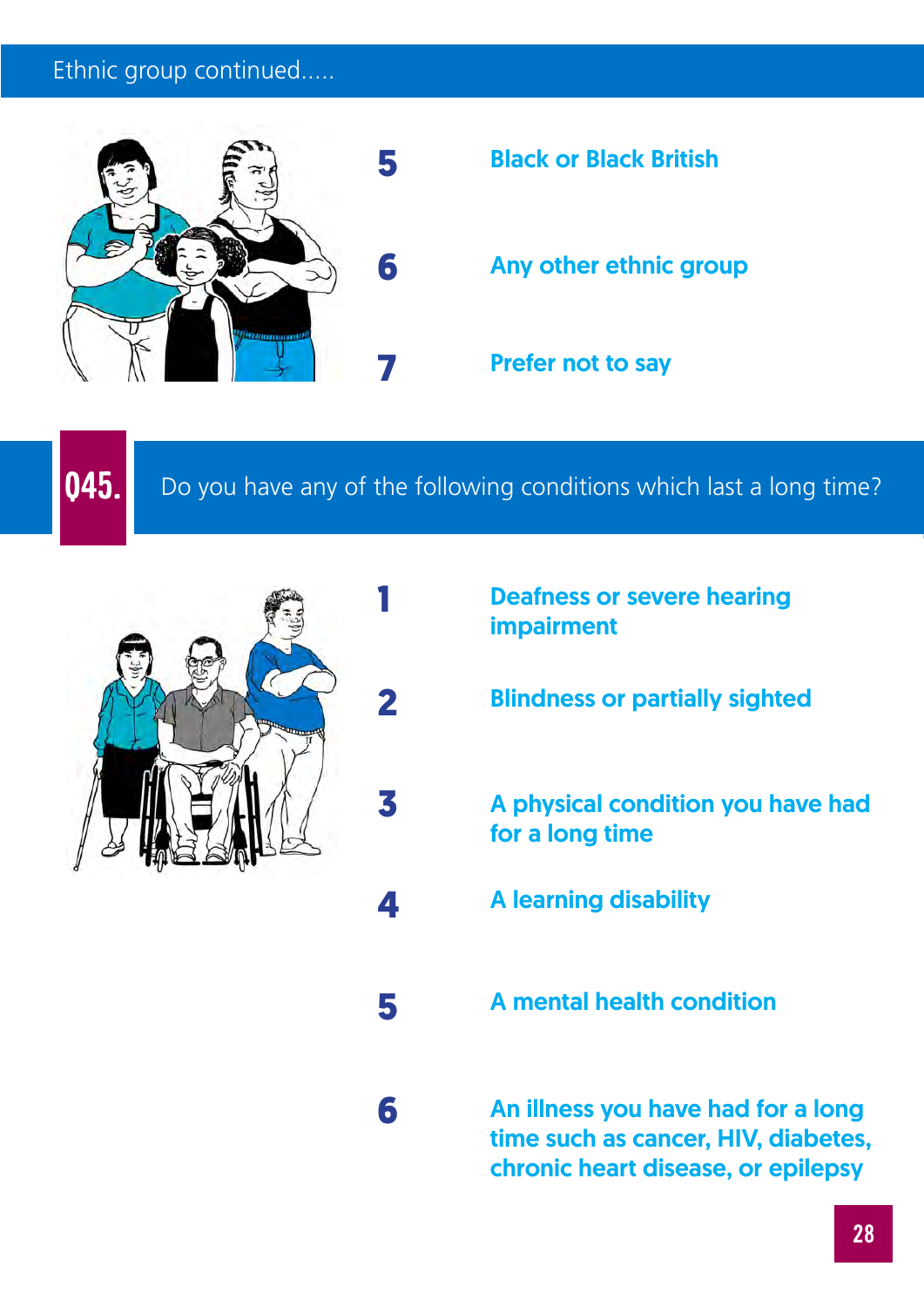#### Conditions - continued



**7**

No, I do not have a condition that I have had for a long time

**8** Prefer not to say

### **Section 8: Further comments**



Is there anything that worked very well about the complaints **Q46.** Is there a process?